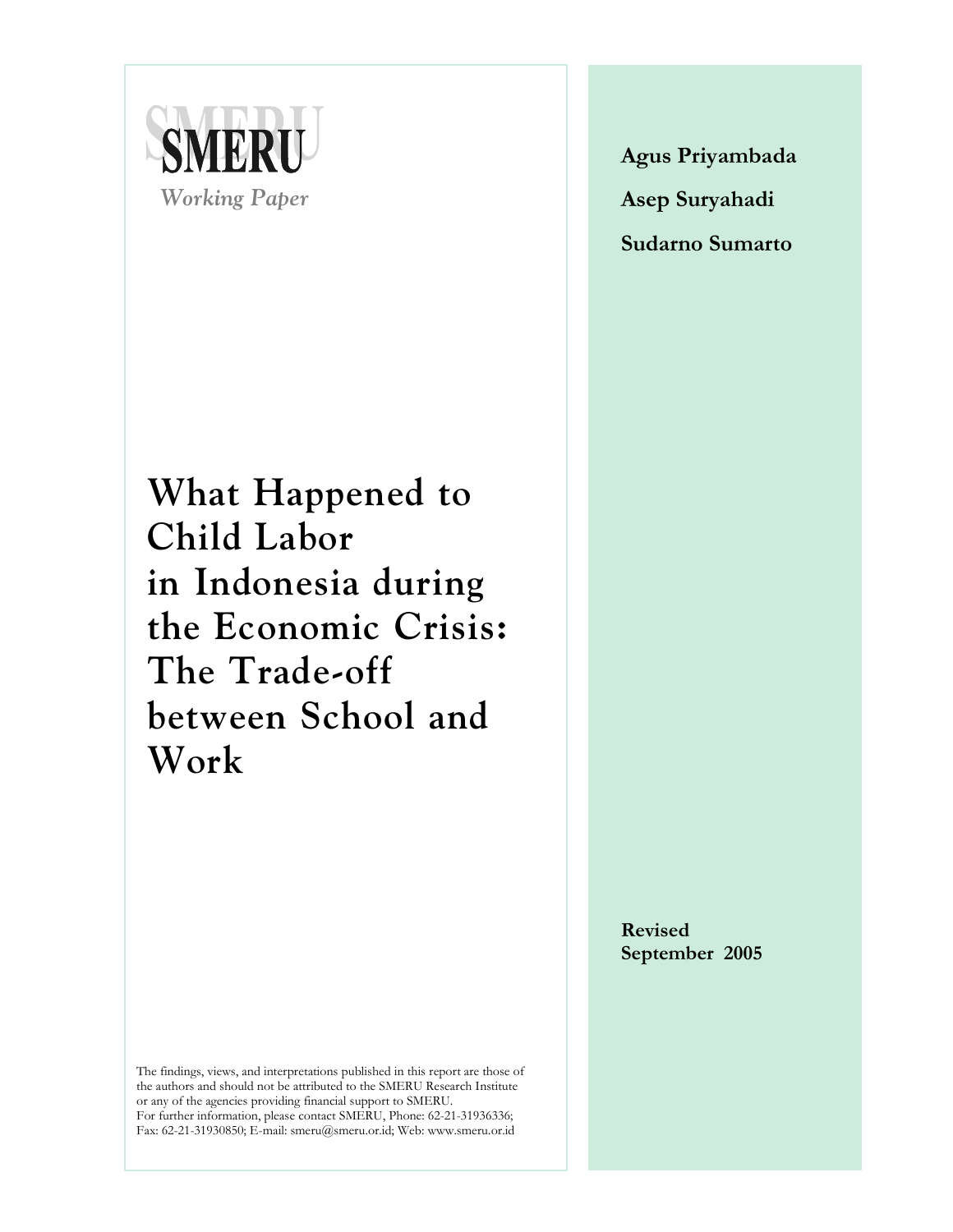**What Happened to Child Labor in Indonesia during the Economic Crisis: The Trade-off between School and Work** 

> Agus Priyambada Asep Suryahadi Sudarno Sumarto

SMERU Research Institute Jakarta Revised September 2005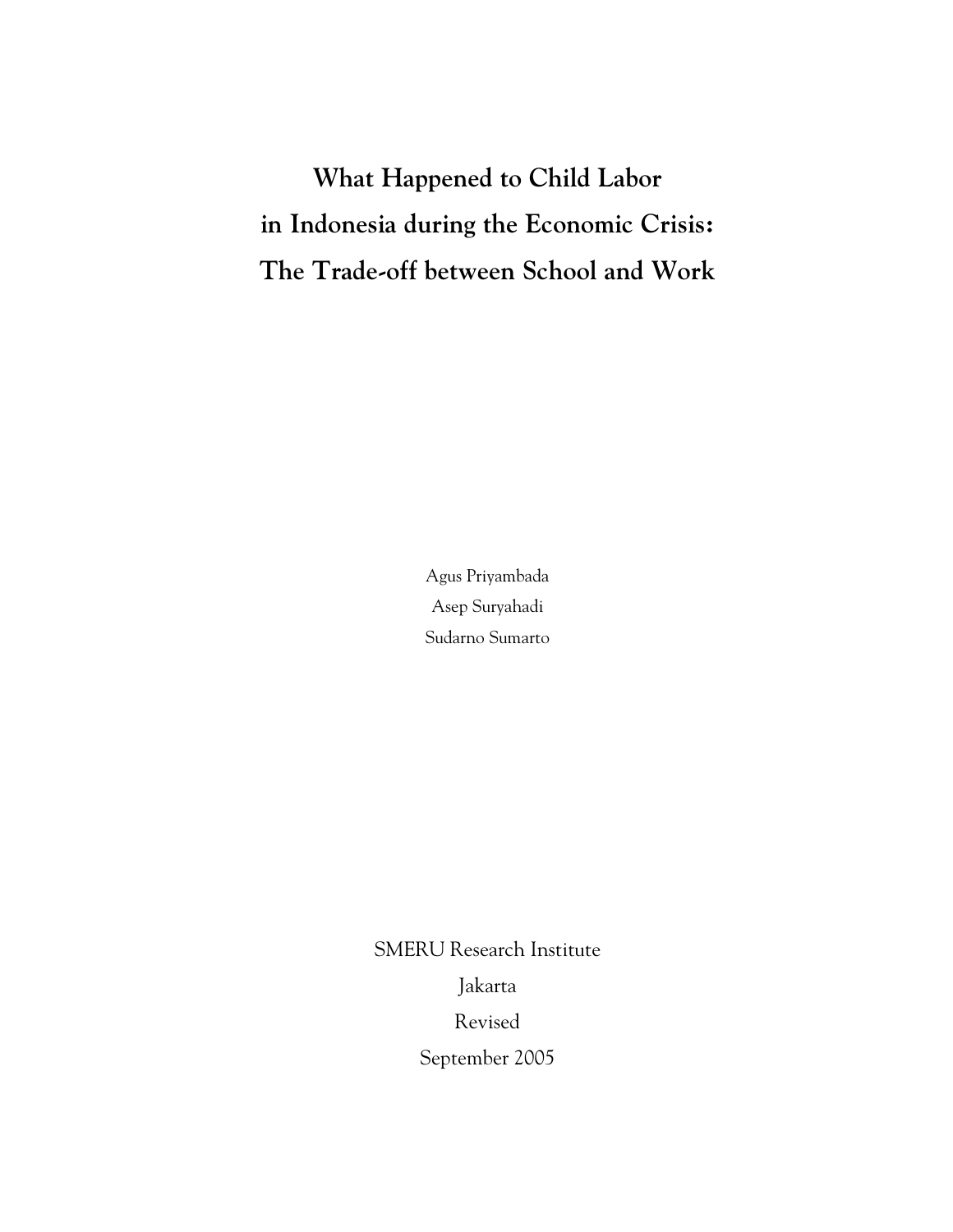Priyambada, Agus

What happened to child labour in Indonesia/Agus Priyambada, et al. – Jakarta: SMERU Research Institute, 2005. –

ii, 29p; 31 cm. – SMERU Working Paper. –

ISBN 979-3872-10-1

1. Suryahadi, Asep i. Title<br>2. Sumarto, Sudarno ii. Pover

ii. Poverty Alleviation - Indonesia iii. Poverty Programs iv. Inequality – Indonesia

331.1/DDC 21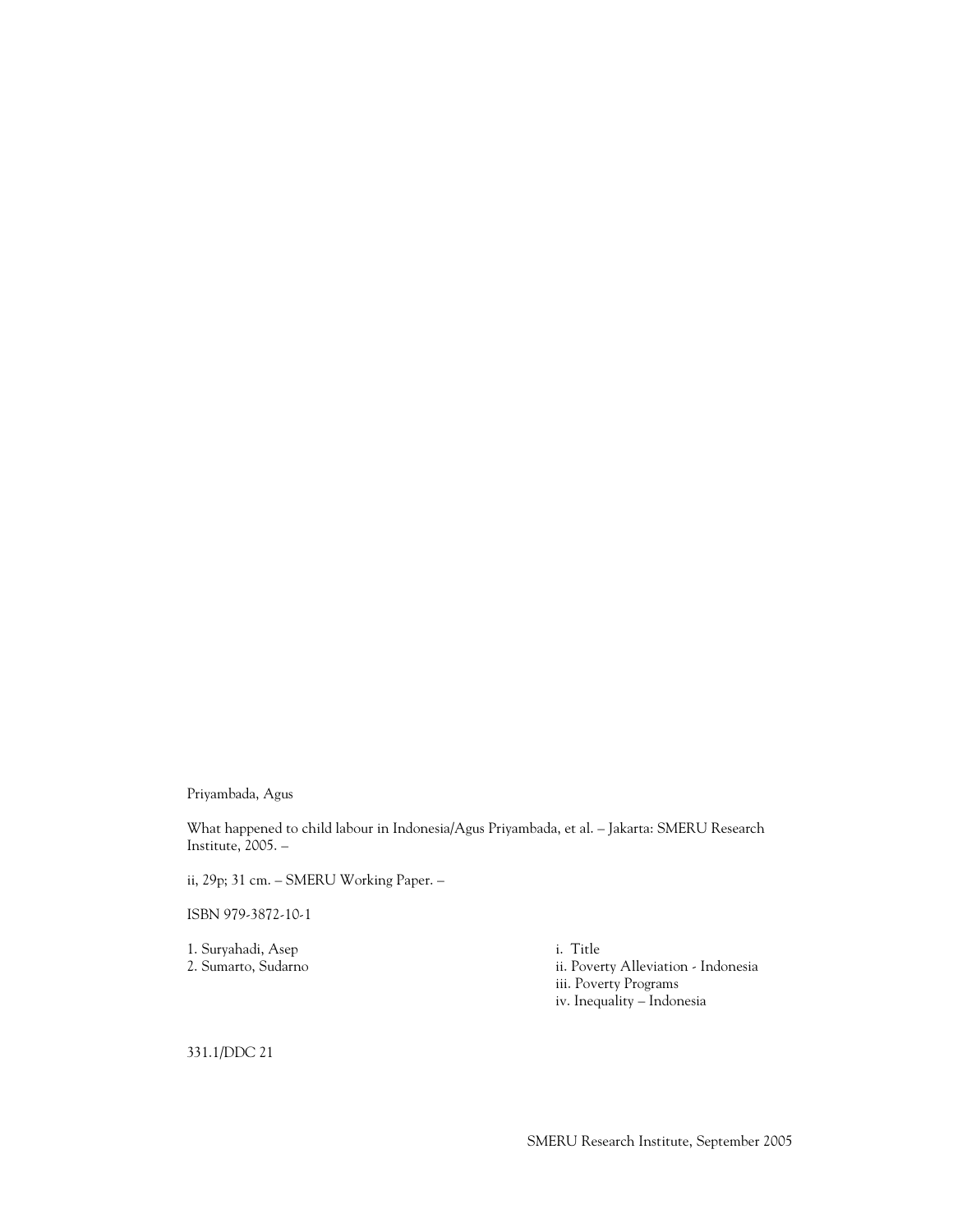# **TABLE OF CONTENT**

| Abstract |                                                                                                                                                       | ii                   |
|----------|-------------------------------------------------------------------------------------------------------------------------------------------------------|----------------------|
| L.       | Introduction                                                                                                                                          | 1                    |
| П.       | Data on Child Labor                                                                                                                                   | 3                    |
| III.     | The Profile of Child Labor<br>A. Child Labor Characteristics<br>B. Household and Household Head Characteristics<br>C. Comparison with Poverty Profile | 5<br>5<br>7<br>12    |
| IV.      | Determinants of Child Labor                                                                                                                           | 14                   |
| V.       | Trade-off between School and Work<br>A. School Enrolment<br><b>B.</b> Time Allocation<br>C. The Role of Poverty                                       | 17<br>18<br>21<br>23 |
| VI.      | Conclusion                                                                                                                                            | 26                   |
|          | References                                                                                                                                            | 27                   |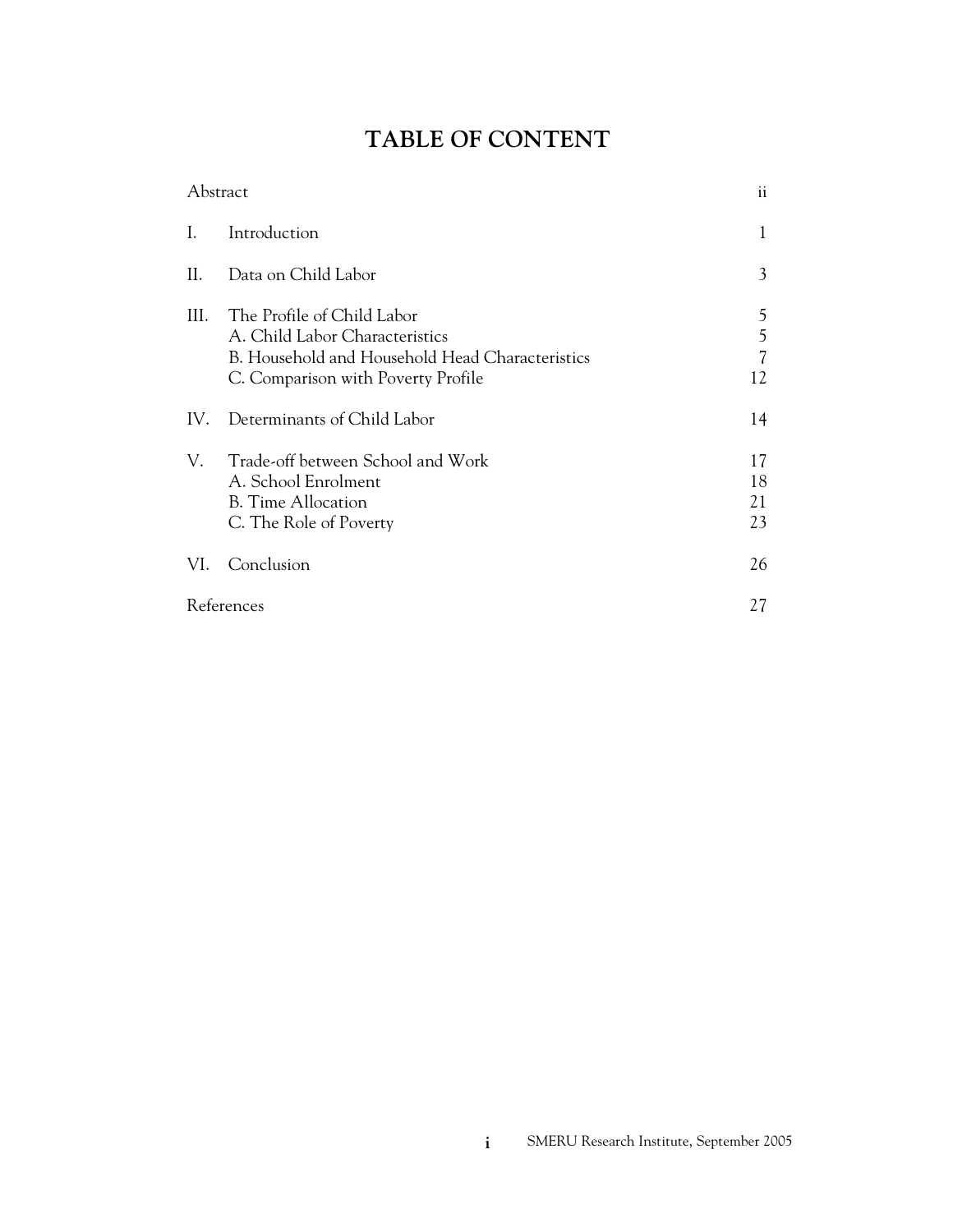# **What Happened to Child Labor in Indonesia during the Economic Crisis: The Trade-off between School and Work**

**Agus Priyambada Asep Suryahadi Sudarno Sumarto**\*

### *ABSTRACT*

*Although in general less prevalent than other developing countries at similar stage of development, the problem of child labor in Indonesia is significant. Like in other countries, this study finds that there is a strong link between the child labor phenomenon and poverty. The profile of child labor largely mirrors the profile of poverty. Furthermore, poverty is*  found as an important determinant of working for children. However, working does not *always completely eliminate a child's opportunity to obtain formal education. In fact, children from poor households can still go to school by undertaking part-time work to pay for their education, implying that banning working for these children may force them to drop out of schools instead. Since the phenomenon of child labor is strongly associated with and determined by poverty, the most effective policy for eliminating child labor is through poverty alleviation. Other policies that can foster the rate of reduction in child labor are to make it easier for children from poor families to access education and to increase the opportunity cost of working by improving the quality of education to increase the rate of return to education.* 

*Key words: child; labour.* 

We are grateful to Statistics Indonesia (BPS) and UNICEF for providing access to the data. We thank Wenefrida Widyanti for research assistance and Rachael Diprose for editing the manuscript.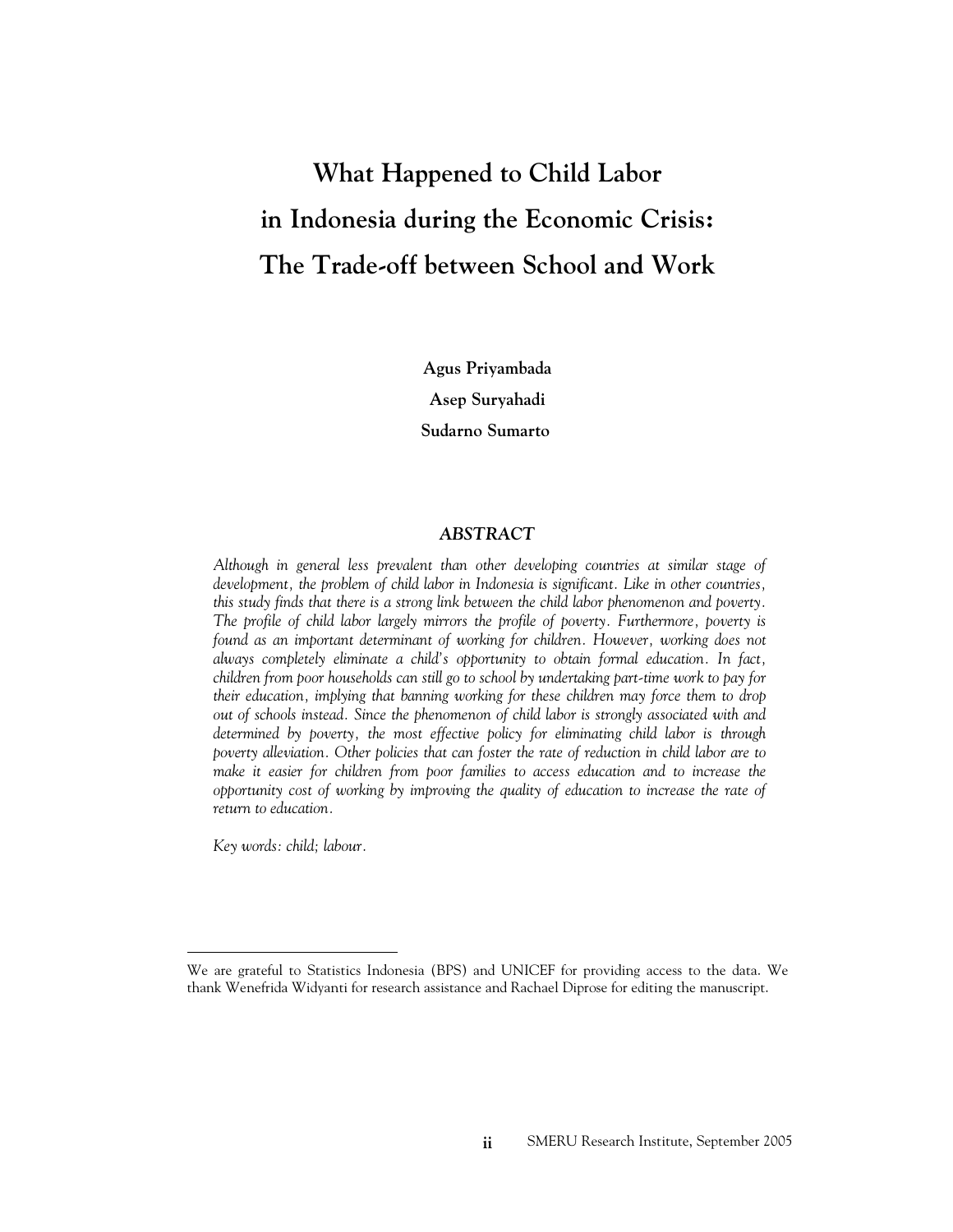# **I. INTRODUCTION**

Child labor is a troubling phenomenon and a serious problem in developing countries. According to a 2002 report of the International Labor Organization (ILO), around 211 million children aged five to fourteen years are active in labor markets all over the world.<sup>1</sup> Around 119 million children, 56% of all working children, are involved in the worst forms of work for children, comprising hazardous work and the unconditional worst forms of work for children. Among the latter, over eight million children are 'trapped' in slavery, prostitution, pornography, and illicit activities such as selling drugs. $<sup>2</sup>$ </sup>

The issue of child labor has regained attention in Indonesia during the recent economic crisis, which started in mid 1997. During the peak of the crisis in 1998, the Indonesian economy contracted by an unprecedented magnitude of over 13%. This is a sharp turn around from the high economic growth averaging around 7% annually over the previous three decades. As Indonesian households were forced to adjust to the substantial fall in real income, it was feared that parents would be forced to withdraw their children from schools and send them to work to supplement family income.

The evidence emerging so far has indicated that this has not happened. There was no evidence of a widespread increase in the child labor phenomenon. During the first year of the crisis, the proportion of children aged ten to fourteen years who worked increased slightly from around 7% in 1997 to around 8% in 1998. However, by 1999 the rate has fallen back to around 7%. Confirming this, school enrolment rates were relatively steady during the crisis and even increased slightly afterwards. Nevertheless, the crisis has temporarily halted the declining trend in the incidence of child labor in Indonesia, which has been steadily observed since the early 1970s.

Indonesia has ratified the core ILO convention on minimum age for employment, which stipulates that the minimum age of workers is fifteen years old.<sup>4</sup> The law practically prohibits employers from employing workers younger than fifteen years. One of the main reasons for the prohibition of child labor is that it perpetuates poverty.<sup>5</sup> The link between current child labor and future poverty is through lack of education. Children who spend most or a significant amount of their time working will have very little opportunity to obtain proper education. Consequently, these

 $1^1$  ILO (2002).

 $2^2$  Due to various conceptual, measurement, and data problems, these numbers should be taken as indicative only.

<sup>3</sup> See Cameron (2001, 2002) and Manning (2000).

<sup>4</sup> Law No. 20/1999 on The Ratification of ILO Convention No. 138/1973 Concerning the Minimum Age for Admission to Employment.

 $^5$  ILO (2002).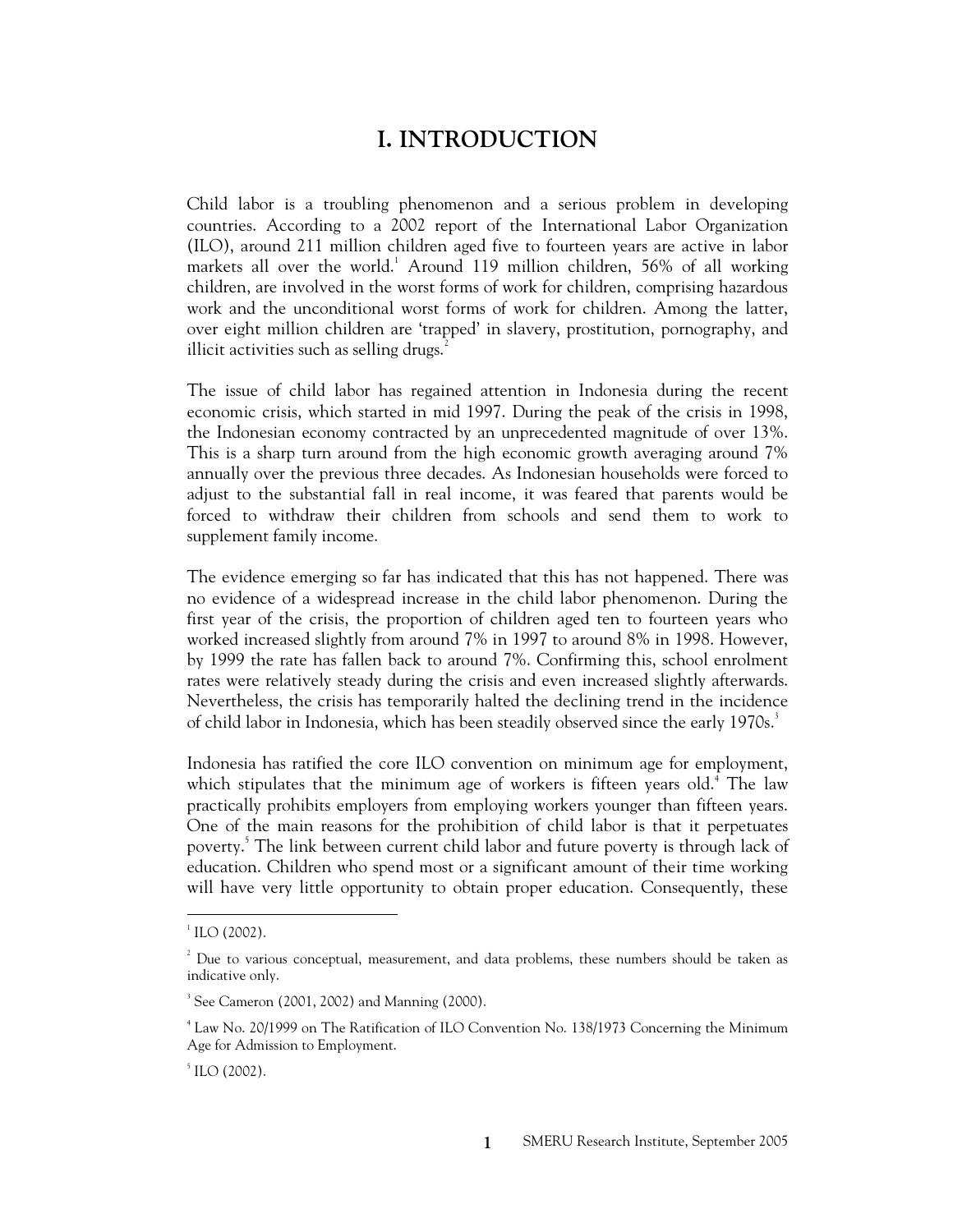children will most likely grow up as poorly educated adults with low skill levels, forcing them to work in low productivity and low wage jobs. Hence, the children who were forced to work because of poverty will have little opportunity to escape poverty as adults. Furthermore, it is likely that in turn their own children will also have to work because of poverty. This means that poverty produces child labor while child labor leads to future poverty.<sup>6</sup>

The incidence of child labor in Indonesia has always been relatively low compared to other Asian countries.<sup>7</sup> Nevertheless, the problem of child labor in the country is significant. In cities, children work on the streets selling newspapers, candies, and drinks, or become street singers or beggars at intersections and on public buses. Some children become 'slaves' in fishing posts (*jermal*) in the ocean and in the sex industry. However, the majority of working children are found in agricultural fields in rural areas.

It is clear that in Indonesia, as well as in other developing countries, nearly all children who work do so in the informal sector.<sup>8</sup> This could have adverse consequences for the working children as in general the informal sector provides worse working conditions and less protection for workers compared to the formal sector.<sup>9</sup> However, child labor may be actually closely linked to the formal sector as firms may contract out some production processes to small or family enterprises, which may employ children. $^{10}$ 

Drawing from the experience during the recent economic crisis, this study aims to assess the nexus between poverty, school, and work for children in the context of Indonesia with possible lessons for other developing countries. The rest of this paper is organized as follows. Section two describes the data used in this study. Section three explores the profile of child labor in Indonesia. Section four formally investigates the determinants of child labor. Section five analyzes the trade-off between school and work for children. Finally, section six provides the conclusions and policy implications of this study.

 $6$  For an opposing view, see Ravallion and Wodon (1999).

 $^7$  Manning (2000).

 $8$  See Manning (2000), Morice (1981), Sharma and Mittar (1990).

<sup>9</sup> See, for example, Cross (1998) and Portes and Walton (1981).

 $10$  ILO (2002).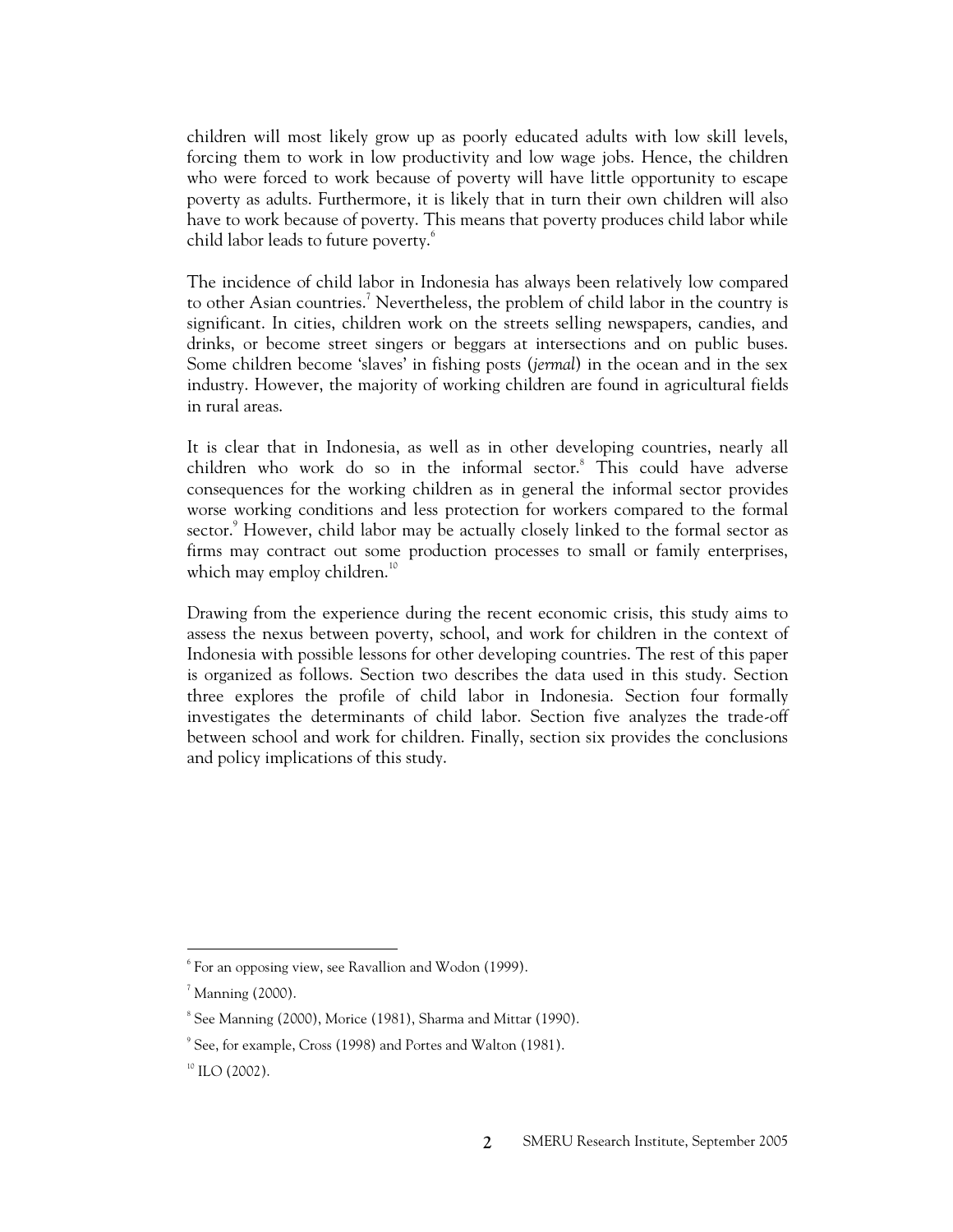# **II. DATA ON CHILD LABOR**

In general, child labor is defined as children who regularly participate of in the labor market, either to earn a living for themselves or to supplement household incomes. Children who are involved in housekeeping activities and perform household chores – such as cleaning, cooking, or washing that may be conducted after school hours or in holidays – are not considered to be child labor because their activities are not strictly intended to generate income.<sup>11</sup> In accordance with the law, in this study child labor is defined as children aged less than fifteen years who participate in the labor market.<sup>12</sup>

Hitherto, Sakernas (the National Labor Force Survey) is the source of national data on child labor in Indonesia. The survey is conducted annually by Statistics Indonesia (BPS). However, Sakernas only collects data on activities of individuals in the sampled households who are at least ten years old. Therefore, it cannot capture the phenomenon of child labor for those aged less than ten years. Consequently, this data underestimates the extent of child labor in Indonesia.<sup>1</sup>

Fortunately, during the recent economic crisis in 1998 and 1999, BPS – with support from UNICEF – conducted four rounds of the '100 Village Survey'. Each round of this survey collected data from 12,000 households in 100 villages, which are located in ten districts spread across eight provinces. When Indonesia was struck by the economic crisis in mid 1997, during the first one year of the crisis there was a lack of data on the social impact of the crisis. In order to overcome this, four rounds of the '100 Village Survey' were implemented over fourteen months, respectively in August 1998, December 1999, May 1999, and October 1999. This study utilizes the data collected in the first round of the survey in August 1998 and the last round in October 1999 (hereafter referred to as the 1998 and 1999 data respectively). The sampling of the survey was designed to create a panel household data. The actual sample size for the 1998 and 1999 data is 12,000 and 11,997 households respectively. Due to some replacements, however, the number of sampled households who were visited in both survey rounds is 10,640.

One type of data collected in this survey concerned the activities of individuals aged five years and older. Hence, this data provides a more comprehensive picture of child labor in Indonesia in terms of younger aged working children than that provided by Sakernas. However, the '100 Village Survey' has its own weaknesses. Firstly, while the sample was relatively large, it was not designed to be statistically representative of the country overall. Secondly, the intention of this survey was to

 $11$  See Basu (1999) and Canagarajah and Coulombe (1997) for various definitions of child labor.

 $12$  In this paper, the terms 'child labor' and 'working children' are used interchangeably.

<sup>&</sup>lt;sup>13</sup> This is not the only source of underestimation, as underreporting is thought to be prevalent in child labor data in Indonesia (Manning, 2000) as well as everywhere (Basu, 1999).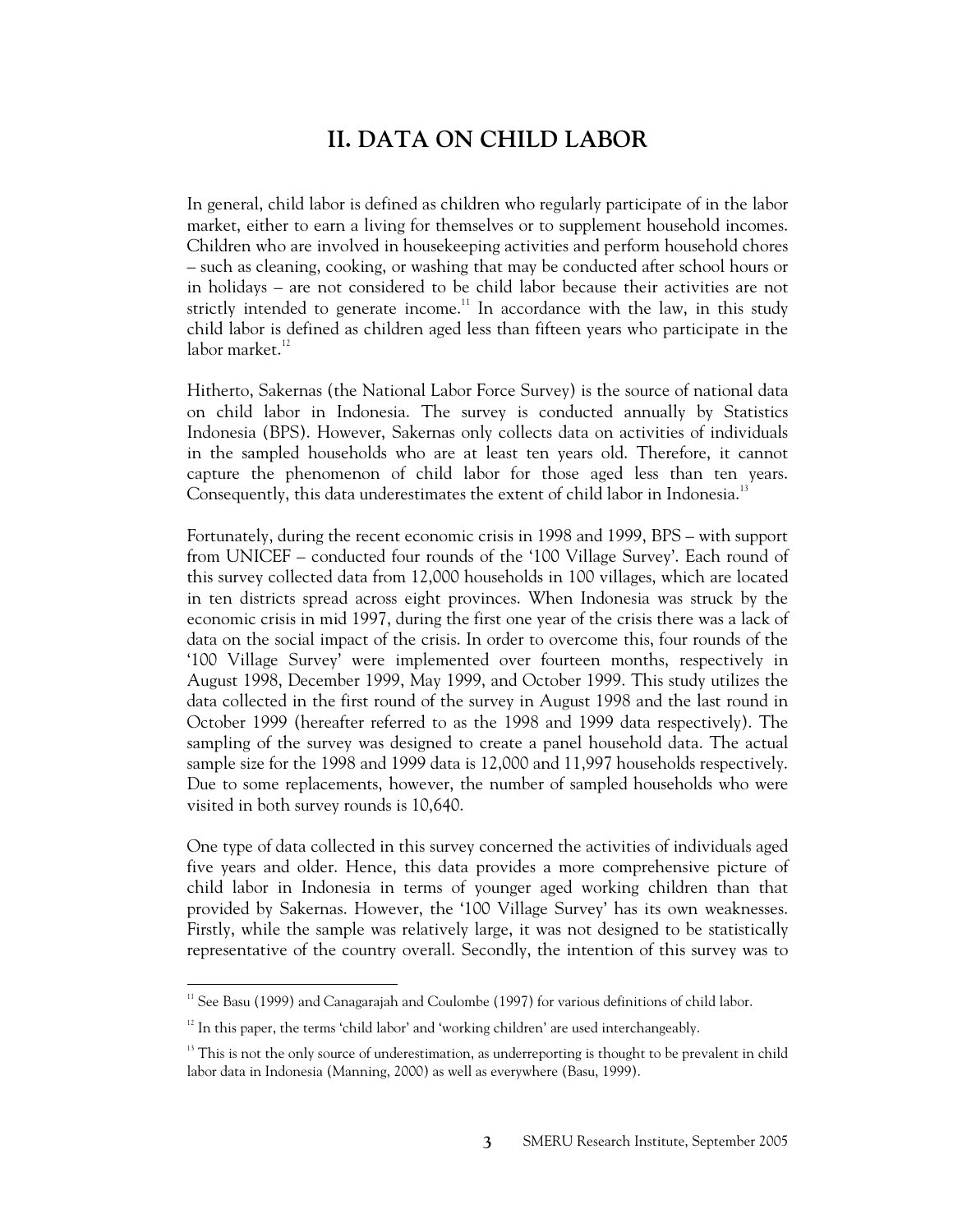focus on rural and relatively poor areas, therefore it is not representative of all social strata within the country.

In light of these weaknesses, it is necessary to test first whether the '100 Village Survey' data can be reliably used as a source of data for analyzing the phenomenon of child labor in Indonesia. Table 1 provides a comparison on the incidence of child labor among children in the age bracket of ten to fourteen years, as indicated by both Sakernas and the '100 Village Survey' data in 1998 and 1999.<sup>14</sup>

| Location | Sakernas |      | 100 Village Survey |       |
|----------|----------|------|--------------------|-------|
|          | 1998     | 1999 | 1998               | 1999  |
| Urban    | 3.84     | 3.12 | 4.83               | 3.45  |
| Rural    | 11.11    | 9.64 | 12.48              | 11.70 |
| Total    | 8.24     | 7.09 | 10.96              | 10.04 |

| Table 1. The Incidence of Child labor Aged 10-14 Years |  |
|--------------------------------------------------------|--|
| Based on Sakernas and 100 Village Survey Data (%)      |  |

Source: Sakernas and 100 Village Survey.

Table 1 shows that the incidence of child labor in the '100 Village Survey' data is higher than indicated by Sakernas. In 1998, the incidence of child labor in the 100 Village Survey sample is 11% while in Sakernas is only 8%. Similarly for 1999, the incidence of child labor in the 100 Village Survey data is 10% while in Sakernas is only 7%. This is not surprising considering that the sample of the 100 Village Survey is poorer than the general population.<sup>1</sup>

However, both data produce similar and consistent patterns of the incidence of child labor across locations and their changes over time. First, both data sources indicate that the incidence of child labor in rural areas is roughly three times higher of that in urban areas. Second, both data sources also indicate that the incidence of child labor both in urban and rural areas slightly declined between 1998 and 1999. This proves that the 100 Village Survey data can be reliably used as a data source for analyzing the phenomenon of child labor in Indonesia. Therefore, the source of all data analyzed and presented in the rest of the paper is the 100 Village Survey.

<sup>&</sup>lt;sup>14</sup> Every year Sakernas is conducted in the month of August.

<sup>&</sup>lt;sup>15</sup> An alternative data source for child labor in Indonesia is the National Socio-economic Survey (Susenas). This nationally representative data indicates that the incidence of child labor among children aged ten to fourteen years in 1999 is 6.89%, which is quite close to the figure from Sakernas.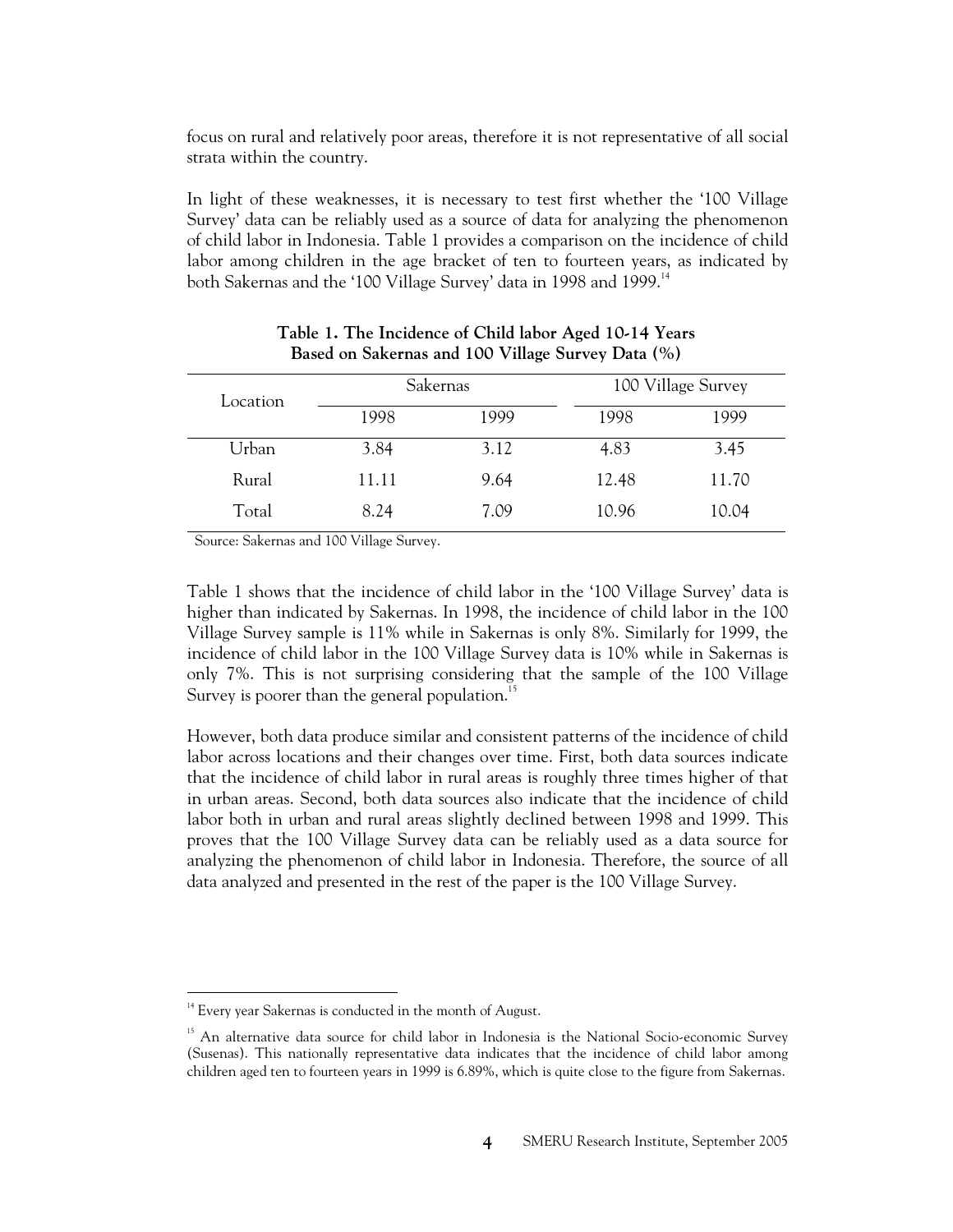# **III. THE PROFILE OF CHILD LABOR**

Consistent with the slight decline in the incidence of child labor among children aged ten to fourteen years (see Table 1), the 100 Village Survey data indicates that the incidence of child labor among children aged five to fourteen years also slightly declined from approximately 6% in 1998 to 5.4% in 1999.<sup>16</sup> This decline in the incidence of child labor is in line with the stabilization of the general macroeconomic environment in 1999 after the economic turbulence during 1998.<sup>17</sup>

The child labor phenomenon is related to the characteristics of the individual children themselves, as well as the characteristics of their families and the communities where they live. To identify the factors that are associated with the child labor phenomenon in Indonesia, this section explores these characteristics. Guided by findings from previous studies, the characteristics considered include those of the children themselves as well as those of the households and the household heads.

# **A. Child Labor Characteristics**

#### *Age*

 $\overline{a}$ 

The labor market participation of children is importantly influenced by their age. The older a child, the higher its mental and physical ability to work, and hence, *ceteris paribus*, the higher the probability to enter the labor market.<sup>18</sup> This is clearly shown by Figure 1, which points out that labor market participation of children increases by age at an increasing rate. The figure shows that the incidence of child labor among children at the age bracket of five to nine years is quite low and more prevalent at the age bracket ten to fourteen years. Among children aged between five and seven years, the incidence of child labor is less than 1%. Likewise, among children aged eight and nine years, those who worked still constitute less than 2%. Afterward, the incidence of child labor increases exponentially from around 4% among children aged ten years to around 20% among children aged fourteen years. Because of this, more than 90% of working children are aged between ten to fourteen years.

<sup>&</sup>lt;sup>16</sup> ILO (2002) estimates that in the year 2000 the incidence of child labor among children aged five to fourteen years in Asian and Pacific countries is around 19%, in Latin America around 16%, in Sub-Saharan Africa around 29%, while in developed countries only around 2%. This confirms that the incidence of child labor in Indonesia is relatively low compared to other developing countries.

<sup>&</sup>lt;sup>17</sup> See Suryahadi *et al.* (2003).

<sup>&</sup>lt;sup>18</sup> The relationship between age and labor market participation for adult is more complicated, but in general tends to have a reversed-U shape. See, for example, Killingsworth (1983).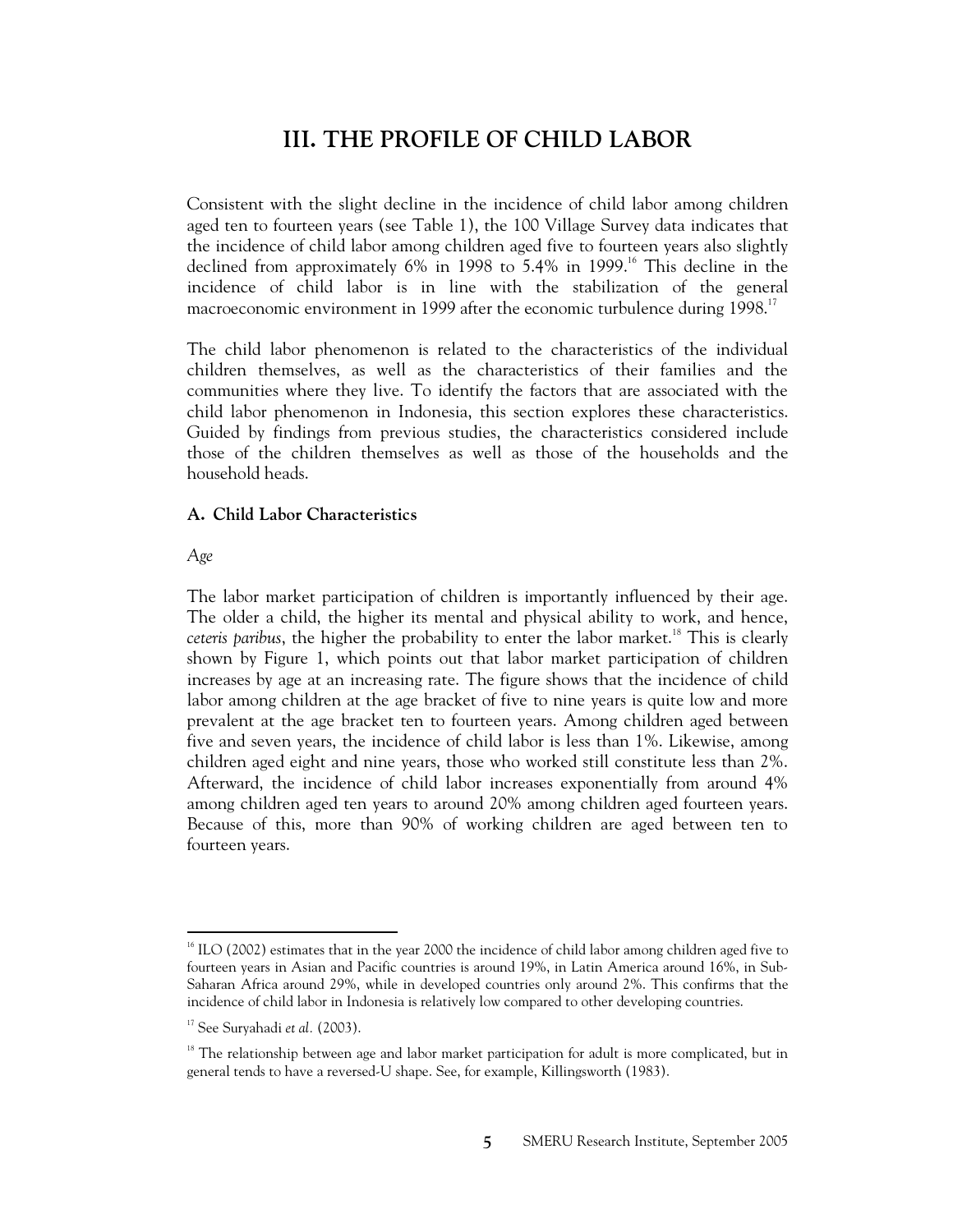**Figure 1. The Incidence of Child Labour by Age**



Source: 100 Village Survey

### *Gender*

Similar to the findings from other countries, there are differences in the child labor phenomenon between boys and girls in Indonesia. Table 2 shows the incidence and distribution of child labor by gender. The table indicates that child labor is significantly more prevalent among boys than girls. The incidence of child labor among boys is approximately 7 to 8%, while among girls the incidence is only a half of it at around 4%. As a result, boys make up around 65% of all working children and girls make up the remaining 35%.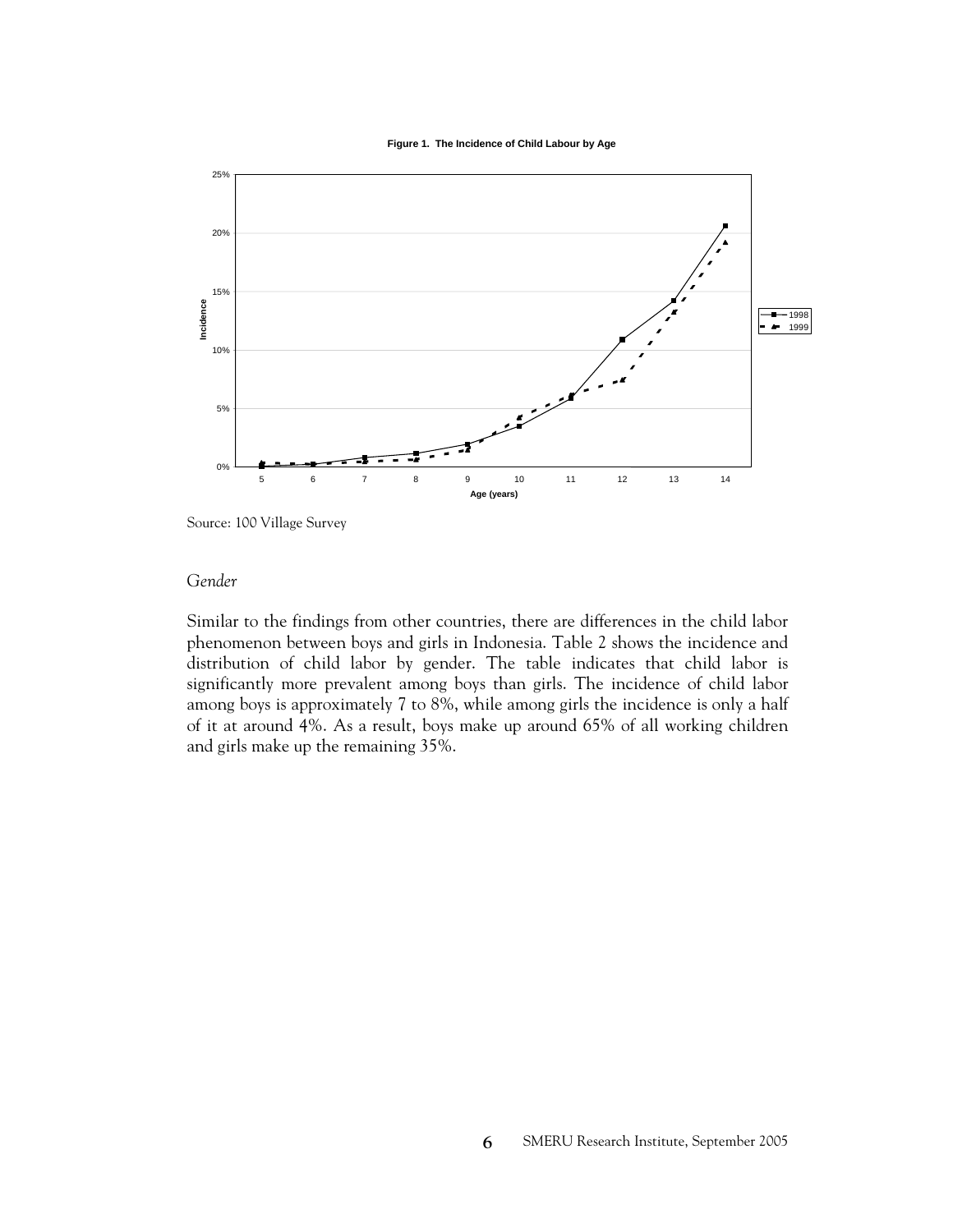| Gender of |              | 1998            | 1999         |                 |  |
|-----------|--------------|-----------------|--------------|-----------------|--|
| Children  | Incidence of | Distribution of | Incidence of | Distribution of |  |
|           | Child Labor  | Child Labor     | Child Labor  | Child Labor     |  |
| Male      | 7.79         | 65.92           | 6.80         | 64.45           |  |
| Female    | 4.20         | 34.08           | 3.99         | 35.55           |  |
| Total     | 6.03         | 100.00          | 5.44         | 100.00          |  |
| N         | 11,822       | 713             | 11,892       | 647             |  |

# **Table 2. The Incidence and Distribution of Child labor by Gender of Children (%)**

Note: N in the incidence column shows the total number of children in the sample, while N in the distribution column shows the number of children who work.

Source: 100 Village Survey.

This pattern is consistent with the findings from Peru and Pakistan reported in Ray (2000). In these countries, the incidence of child labor is also higher for boys than girls. However, this is in contrast with the findings in Ghana reported in Blunch and Verner (2000), where the incidence of child labor in this country is higher among girls than boys. They argue that this is the result of discrimination by favouring boys over girls for access to education, so the probability that girls will be sent to work is higher than boys.

# **B. Household and Household Head Characteristics**

# *Gender*

The child labor phenomenon is also related to the gender of the household heads. However, contrary to the pattern of child labor according to the gender of the children, child labor is more prevalent among households headed by females than by males. Table 3 shows the incidence and distribution of child labor by gender of household heads. While the incidence of child labor among male-headed households is around 5 to 6%, the incidence among female-headed households is significantly higher at around 9 to 10%. Nevertheless, since households headed by females make up only a small minority of the population, working children who come from male-headed households still make up more than 90% of the all working children.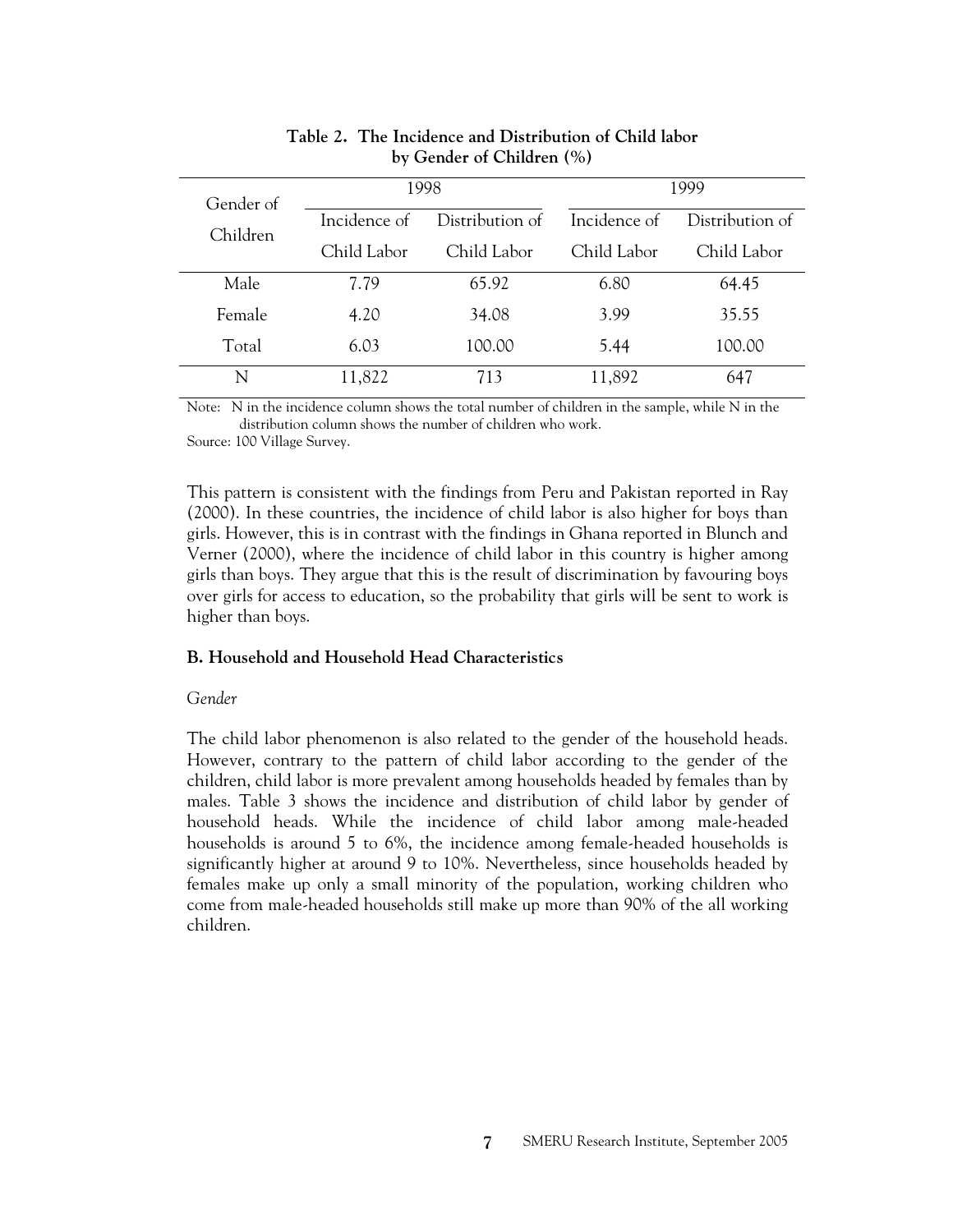| Gender of      |             | 1998                                      | 1999        |                 |  |
|----------------|-------------|-------------------------------------------|-------------|-----------------|--|
| Household Head |             | Incidence of Distribution of Incidence of |             | Distribution of |  |
|                | Child Labor | Child Labor                               | Child Labor | Child Labor     |  |
| Male           | 5.84        | 91.87                                     | 5.24        | 91.19           |  |
| Female         | 9.45        | 8.13                                      | 8.88        | 8.81            |  |
| Total          | 6.03        | 100.00                                    | 5.44        | 100.00          |  |
| N              | 11,822      | 713                                       | 11,892      | 647             |  |

# **Table 3. The Incidence and Distribution of Child labor by Gender of Household Head (%)**

Note: N in the incidence column shows the total number of children in the sample, while N in the distribution column shows the number of children who work.

Source: 100 Village Survey.

In qualitative poverty studies, female-headed households are often identified as the poorest of the poor. However, this has been difficult to corroborate in quantitative studies. Such studies usually find that the poverty rates among female-headed households are more or less equal to the poverty rates among male-headed households.<sup>19</sup> The finding of this study, which demonstrates that child labor is more prevalent among female headed households than among male headed households, lends some support to the findings from qualitative studies that indeed, in general, female headed households are more vulnerable than male headed households.

#### *Education Level*

 $\overline{a}$ 

Studies in other countries have shown that the higher the level of education of the household head, the lower the incidence of child labor.<sup>20</sup> This is also observed in the case of Indonesia as shown in Table 4. It clearly demonstrates that the incidence of child labor quickly diminishes with higher levels of education of household heads. The incidence of child labor among households headed by those who do not complete primary education is 7.5-8%, while the incidence among households headed by those who attain tertiary education is only around 1% or less.

<sup>&</sup>lt;sup>19</sup> See, for example, Dreze and Srinivasan (1997), Glewwe and Hall (1998), and Suryahadi and Sumarto (2003).

 $20$  See Canagarajah and Coulombe (1997) for Ghana and Ray (2000) for Peru and Pakistan.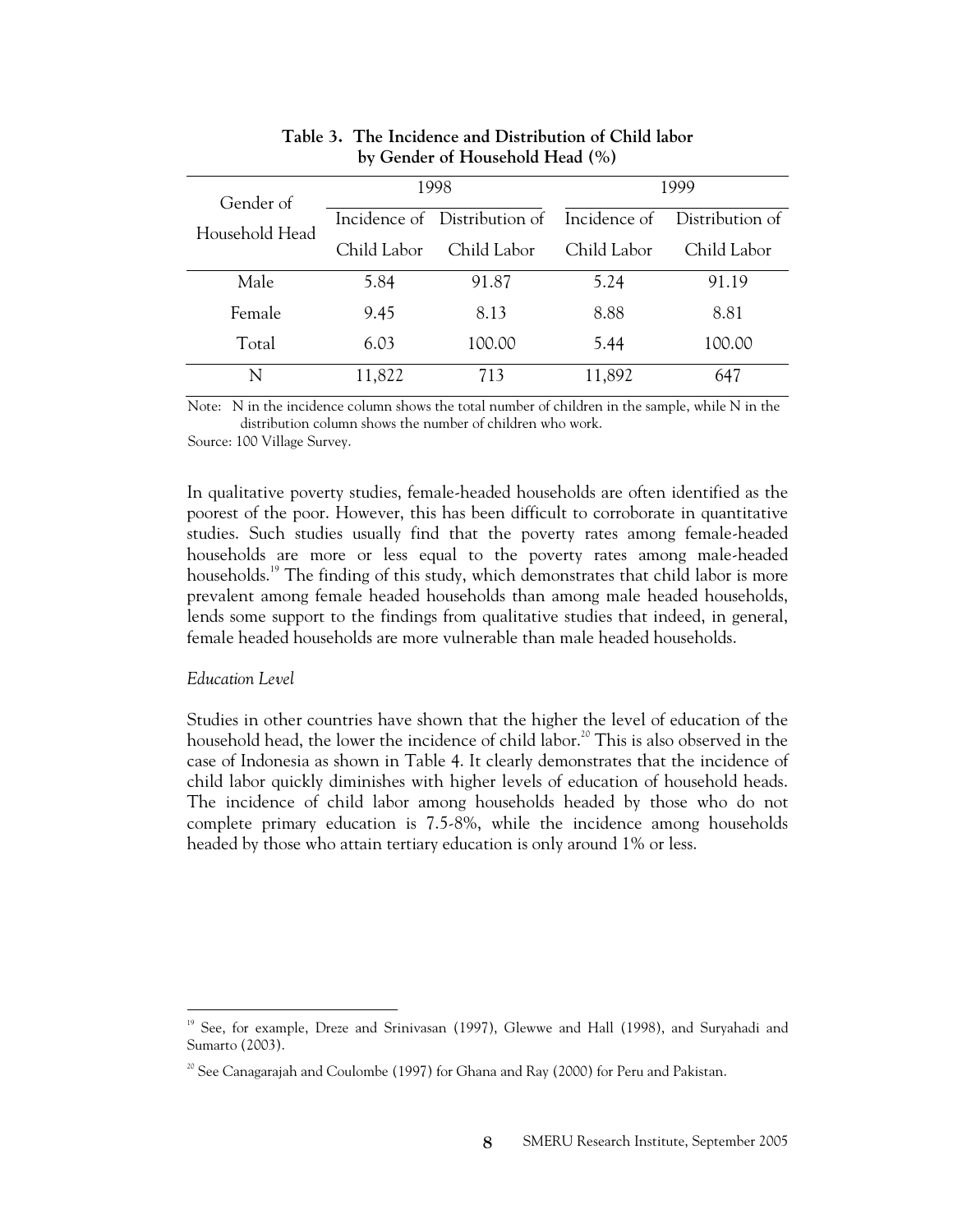| Education Level of    |                                                           | 1998        | 1999        |             |  |
|-----------------------|-----------------------------------------------------------|-------------|-------------|-------------|--|
| Household Heads       | Incidence of Distribution of Incidence of Distribution of |             |             |             |  |
|                       | Child Labor                                               | Child Labor | Child Labor | Child Labor |  |
| Not completed primary | 7.89                                                      | 62.83       | 7.45        | 59.20       |  |
| school                |                                                           |             |             |             |  |
| Completed primary     |                                                           |             |             |             |  |
| school                | 5.10                                                      | 27.77       | 4.68        | 31.38       |  |
| Completed junior      |                                                           |             |             |             |  |
| secondary school      | 4.51                                                      | 5.75        | 3.67        | 5.87        |  |
| Completed senior      |                                                           |             |             |             |  |
| secondary school      | 2.31                                                      | 3.65        | 1.80        | 3.09        |  |
| Completed tertiary    |                                                           |             |             |             |  |
| education             | 0.00                                                      | 0.00        | 1.12        | 0.46        |  |
| Total                 | 6.03                                                      | 100.00      | 5.44        | 100.00      |  |
| N                     | 11,822                                                    | 713         | 11,892      | 647         |  |

# **Table 4. The Incidence and Distribution of Child labor By Level of Education of Household Heads (%)**

Note: N in the incidence column shows the total number of children in the sample, while N in the distribution column shows the number of children who work.

Source: 100 Village Survey

This finding implies that households headed by persons with higher levels of education are less likely to send their children to work than households headed by persons with lower levels of education. In fact, more than 90% of all working children come from households headed by persons who only have primary school education or less, while the rest are almost all come from households headed by persons with secondary education.

# *Socio-Economic Level*

 $\overline{a}$ 

The literature often characterizes the phenomenon of child labor as a symptom of poverty. Hence it is often argued that child labor is a function of family income.<sup>21</sup> Table 5 shows the incidence and distribution of child labor by quintiles of per capita household expenditure. The table confirms that the higher the per capita expenditure quintile, which implies the better off the households, the lower the incidence of child labor. While the incidence of child labor in the two poorest

 $21$  See, for example, Edmonds and Turk (2002) and Grootaert (1998).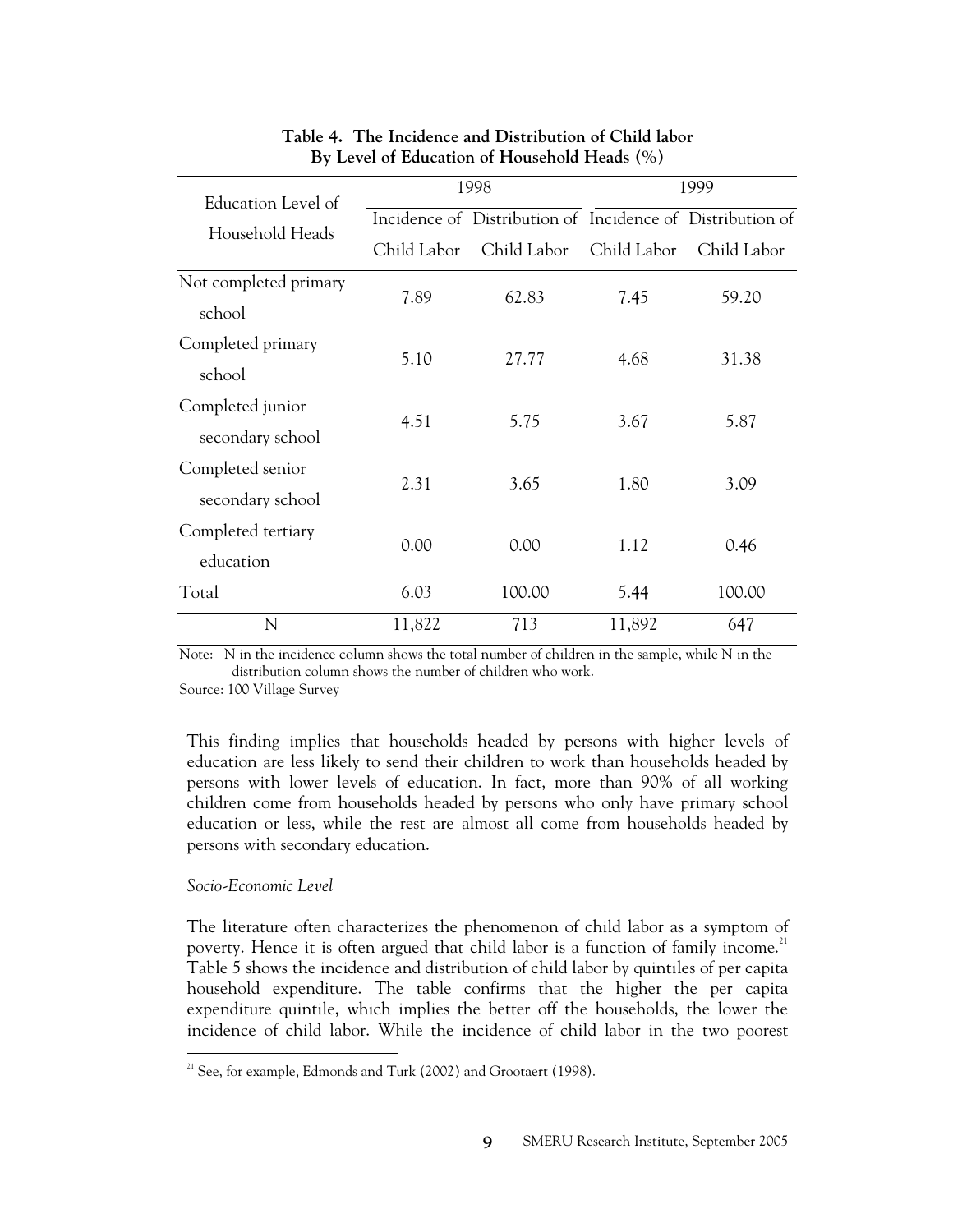quintiles is around 6 to 7%, the incidence of child labor in the richest quintile is only around 2 to 3%. As a result, around 60% of all working children come from households in the two poorest quintiles.

| Quintile of Per Capita | 1998        |                                                           | 1999        |             |  |
|------------------------|-------------|-----------------------------------------------------------|-------------|-------------|--|
| Household              |             | Incidence of Distribution of Incidence of Distribution of |             |             |  |
| Expenditure            | Child Labor | Child Labor                                               | Child Labor | Child Labor |  |
| I (poorest)            | 6.85        | 34.36                                                     | 6.31        | 36.63       |  |
| $\mathop{\mathrm{II}}$ | 6.85        | 26.93                                                     | 6.10        | 26.58       |  |
| III                    | 5.62        | 17.81                                                     | 4.84        | 16.85       |  |
| IV                     | 5.71        | 15.15                                                     | 5.56        | 15.46       |  |
| V (richest)            | 3.18        | 5.75                                                      | 2.29        | 4.48        |  |
| Total                  | 6.03        | 100.00                                                    | 5.44        | 100.00      |  |
| N                      | 11,822      | 713                                                       | 11,892      | 647         |  |

**Table 5. The Incidence and Distribution of Child labor by Quintiles of Per Capita Household Expenditure (%)** 

Note: N in the incidence column shows the total number of children in the sample, while N in the distribution column shows the number of children who work.

Source: 100 Village Survey.

While Table 5 confirms that the child labor phenomenon is related to poverty, one might expect that the pattern would be sharper than suggested by this table. There are two possible explanations for this. First, as mentioned earlier, the 100 Village Survey focuses on relatively poor areas. Therefore, households in higher quintiles in this data might still be considered relatively poor compared to the general population. Second, the total household expenditure calculated here includes those financed by incomes of child labor. Excluding this source of family income will lower the relative position of households with child labor in the higher quintiles and sharpens the pattern.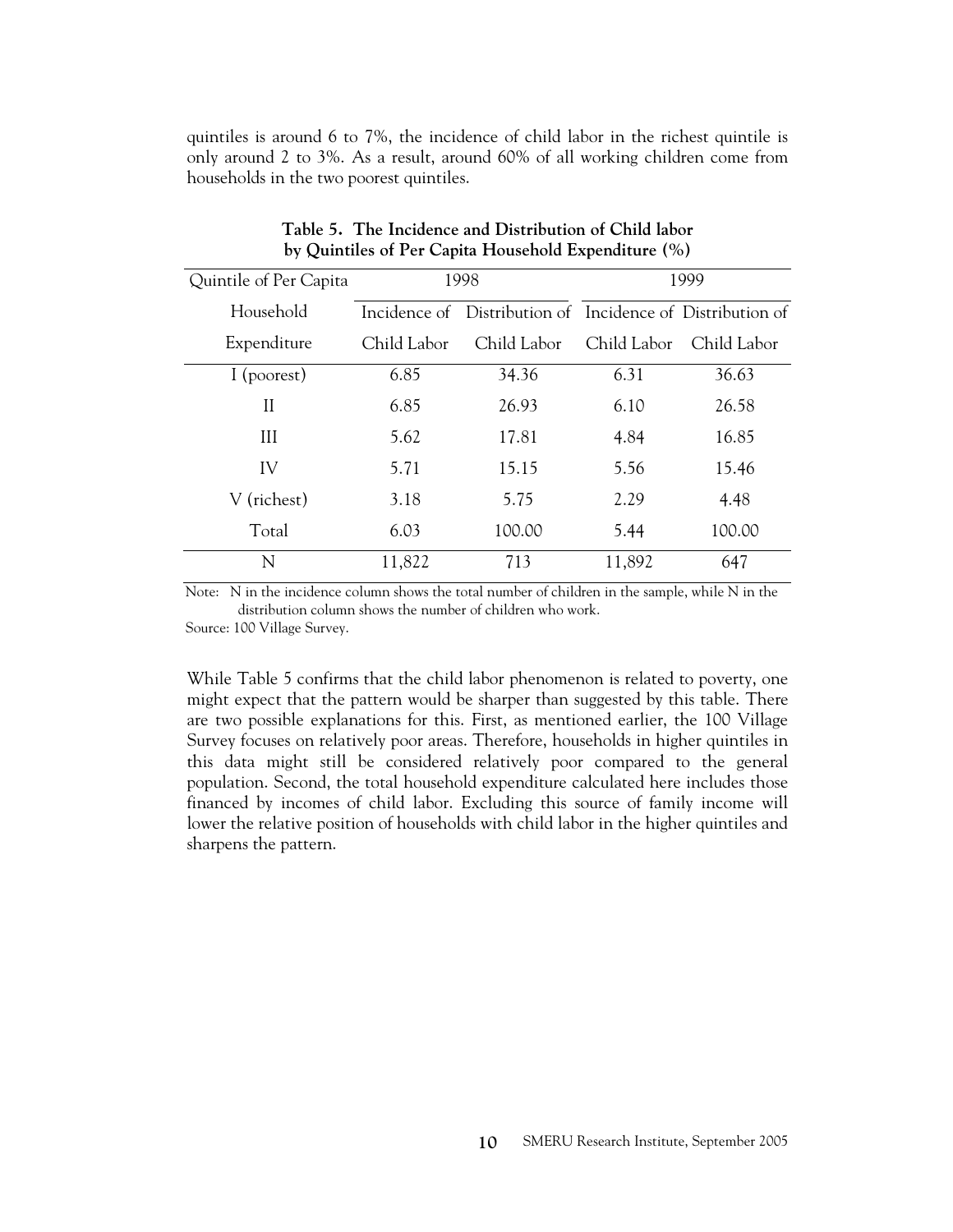### *Urban-Rural Location*

In many countries, child labor are mostly found as a rural phenomenon.<sup>22</sup> This is also confirmed in the case of Indonesia. Table 6 highlights the incidence and distribution of child labor across urban and rural areas. The table indicates that the incidence of child labor in rural areas is approximately 6 to 7%, much higher than the incidence in urban areas, which is around 2 to 3%. Because of this, working children in rural areas make up more than 90% of all child labor.

| $\upsilon$ $\upsilon$ $\upsilon$ $\upsilon$ $\upsilon$ $\upsilon$ $\upsilon$ $\upsilon$ $\upsilon$ $\upsilon$ $\upsilon$ $\upsilon$ $\upsilon$ $\upsilon$ $\upsilon$ $\upsilon$ $\upsilon$ $\upsilon$ $\upsilon$ $\upsilon$ $\upsilon$ $\upsilon$ $\upsilon$ $\upsilon$ $\upsilon$ $\upsilon$ $\upsilon$ $\upsilon$ $\upsilon$ $\upsilon$ $\upsilon$ $\upsilon$ $\upsilon$ $\upsilon$ $\upsilon$ $\upsilon$ $\upsilon$ |             |                                                           |        |             |  |  |
|------------------------------------------------------------------------------------------------------------------------------------------------------------------------------------------------------------------------------------------------------------------------------------------------------------------------------------------------------------------------------------------------------------------------|-------------|-----------------------------------------------------------|--------|-------------|--|--|
|                                                                                                                                                                                                                                                                                                                                                                                                                        |             | 1998                                                      |        | 1999        |  |  |
| Location                                                                                                                                                                                                                                                                                                                                                                                                               |             | Incidence of Distribution of Incidence of Distribution of |        |             |  |  |
|                                                                                                                                                                                                                                                                                                                                                                                                                        | Child Labor | Child Labor Child Labor                                   |        | Child Labor |  |  |
| Urban                                                                                                                                                                                                                                                                                                                                                                                                                  | 2.67        | 8.84                                                      | 1.84   | 6.80        |  |  |
| Rural                                                                                                                                                                                                                                                                                                                                                                                                                  | 6.87        | 91.16                                                     | 6.34   | 93.20       |  |  |
| Total                                                                                                                                                                                                                                                                                                                                                                                                                  | 6.03        | 100.00                                                    | 5.44   | 100.00      |  |  |
| N                                                                                                                                                                                                                                                                                                                                                                                                                      | 11,822      | 713                                                       | 11,892 | 647         |  |  |

### **Table 6. The Incidence and Distribution of Child labor by Urban-Rural Location (%)**

Note: N in the incidence column shows the total number of children in the sample, while N in the distribution column shows the number of children who work.

Source: 100 Village Survey.

### *Sector of Employment*

 $\overline{a}$ 

Since child labor is mostly a rural phenomenon, it is not surprising that most of child labor work in the agricultural sector.<sup>23</sup> In Indonesia, not only most child labor work in the agricultural sector, most of them also come from households headed by people who work in agriculture. Table 7 shows that more than three-quarters of all child labor are employed in agriculture. Likewise, about the same proportion come from households whose heads are employed in agriculture.

<sup>&</sup>lt;sup>22</sup> For example, based on the results of the Ghana Living Standard Survey, Canagarajah and Coulombe (1997) find that more than 90% of child labor exists in rural areas. Similarly, Edmonds and Turk (2002) find that children in rural Vietnam are more likely to work than those in urban areas. See also Basu (1999).

<sup>&</sup>lt;sup>23</sup> Canagarajah and Coulombe (1997) find that the fluctuation in the incidence of child labor corresponds with the trend in agricultural income and most of the children who were working were involved in household level agricultural activities in family farms and enterprises.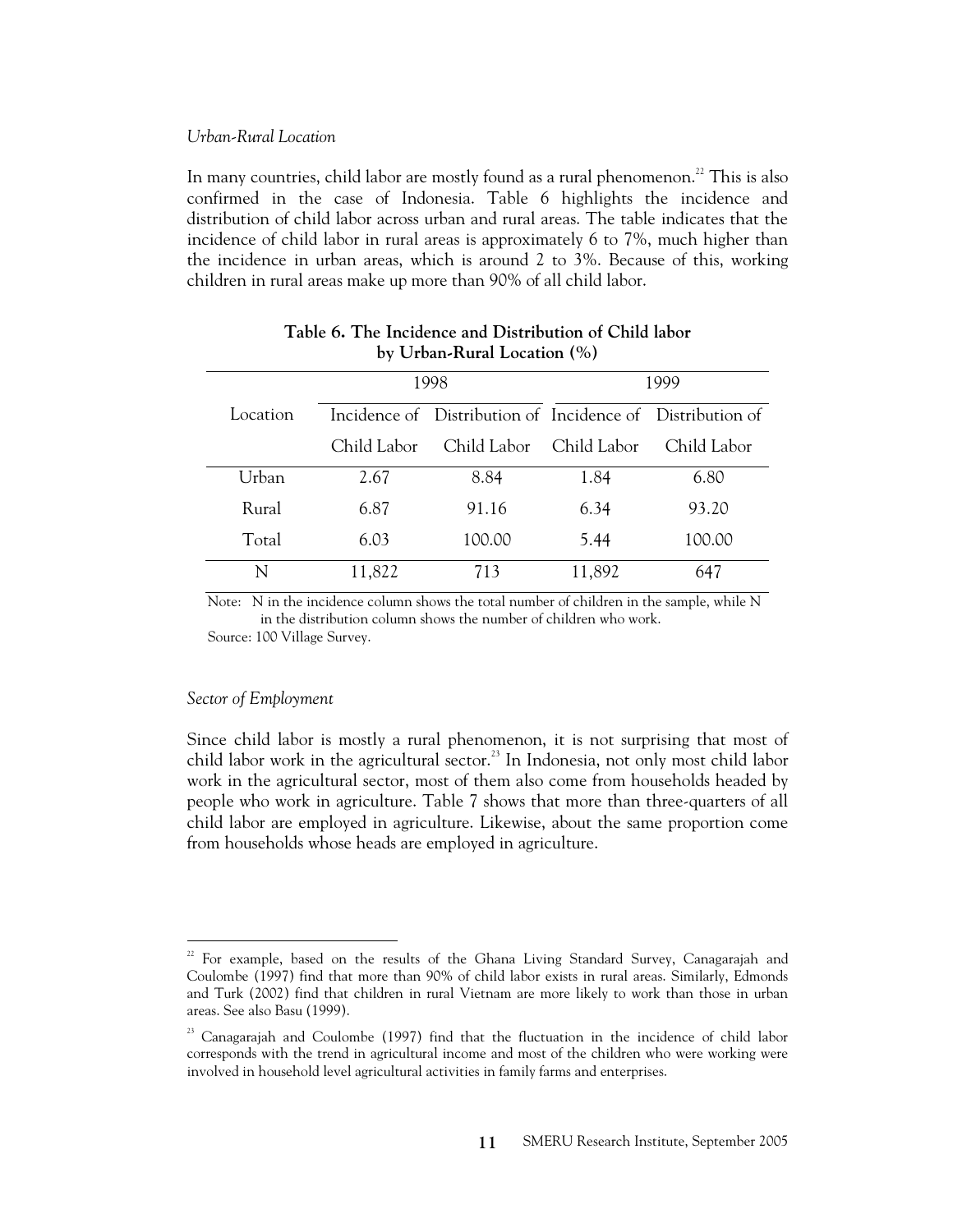| Child Labor's            | Household Head's Employment Sector |          | Total    |       |
|--------------------------|------------------------------------|----------|----------|-------|
| <b>Employment Sector</b> | Agriculture                        | Industry | Services |       |
| 1998:                    |                                    |          |          |       |
| Agriculture              | 83.64                              | 52.70    | 42.70    | 75.32 |
| Industry                 | 8.91                               | 37.84    | 14.61    | 12.62 |
| Services                 | 7.45                               | 9.46     | 42.70    | 12.06 |
| N                        | 550                                | 74       | 89       | 713   |
| Row percentage           | 77.14                              | 10.38    | 12.48    | 100   |
| 1999:                    |                                    |          |          |       |
| Agriculture              | 83.14                              | 44.44    | 61.54    | 76.66 |
| Industry                 | 10.39                              | 36.11    | 9.23     | 13.14 |
| Services                 | 6.47                               | 19.44    | 29.23    | 10.20 |
| N                        | 510                                | 72       | 65       | 647   |
| Row percentage           | 78.83                              | 11.13    | 10.05    | 100   |

**Table 7. The Relationship Between Child Labor's Employment Sector and Household Head's Employment Sector (%)** 

Source: 100 Village Survey.

Furthermore, the table shows that no matter what employment sector the household heads have, the majority of their children who work do so in the agricultural sector. Nevertheless, the table also indicates that the choice of employment sector of child labor is still affected to some degree by the employment sector of their household heads. This is shown by the fact that quite a significant proportion of the working children have the same employment sector as their parents.

# **C. Comparison with Poverty Profile**

The profile of child labor as discussed in this section turns out to largely mirror the profile of poverty. Like child labor, poverty in Indonesia is largely a rural phenomenon, most of the poor have a livelihood in the agricultural sector, as well as very much determined by the educational attainment of household heads.

In 1999, while the incidence of poverty in the urban areas was around 17%, the poverty incidence in rural areas was around 35%, doubled the incidence in urban areas.<sup>24</sup> Since the population in rural areas make up  $60\%$  of the total population, this implies that fully 75% of the poor live in rural areas.

<sup>&</sup>lt;sup>24</sup> Suryahadi and Sumarto (2003).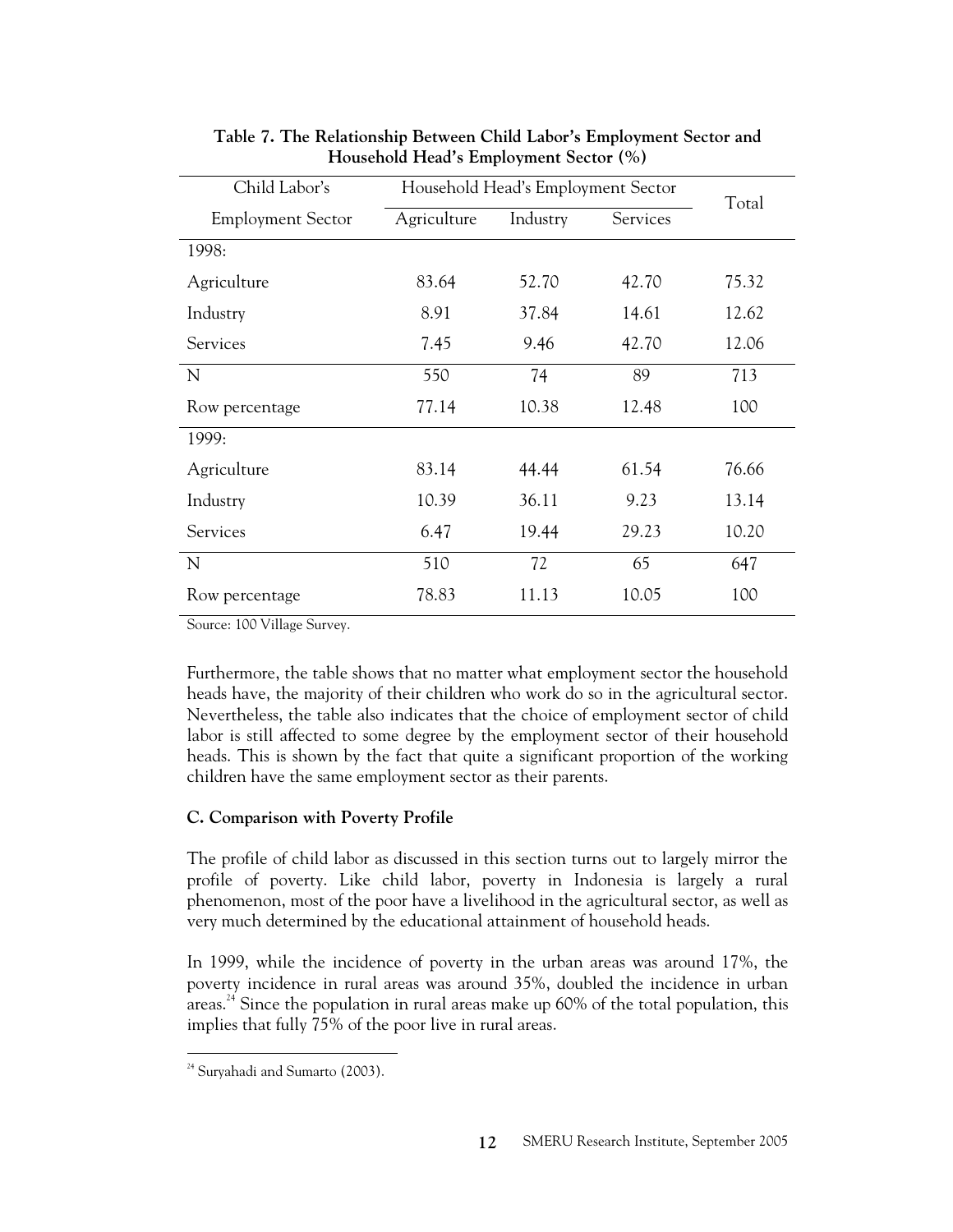In terms of employment sector, agriculture is the sector that always has the highest poverty incidence. In 1999, the poverty incidence among households with the heads working in the agricultural sector is around 40%, much higher than poverty incidence in the industry and services sectors. As a result, around 60% of all the poor come from households with the heads working in the agricultural sector.<sup>25</sup>

Finally, poverty is very much determined by educational attainment of household heads. The lower the education level of household heads, the higher the poverty incidence. In 1999, the poverty incidence among households with heads who did not complete primary schools and illiterate is around 48%, while among households with heads who did not complete primary schools but literate the poverty incidence is around 37%, and among households with heads who completed primary schools the incidence is around 30%. Beyond primary education, the poverty incidence drops very significantly. Among households with heads who completed lower secondary schools the poverty incidence is around 17%, drops further to around 9% among households with heads who completed upper secondary schools, while among households with heads who completed tertiary education the poverty incidence is only less than 2%. As a result, more than 85% of all the poor come from households with heads who have only primary education or less.<sup>26</sup>

This description clearly points out that the profile of child labor mirrors the profile of poverty. This confirms evidence from other countries, which also suggests that there is a strong link between child labor and poverty. Because of this, poverty is generally viewed as the main determinant of child labor.<sup>27</sup> The following section formally examines the determinants of child labor in Indonesia.

<sup>25</sup> Pradhan *et al.* (2000).

<sup>26</sup> Pradhan *et al.* (2000).

 $27$  See Blunch and Verner (2000), Krueger (1996), and Ray (2000).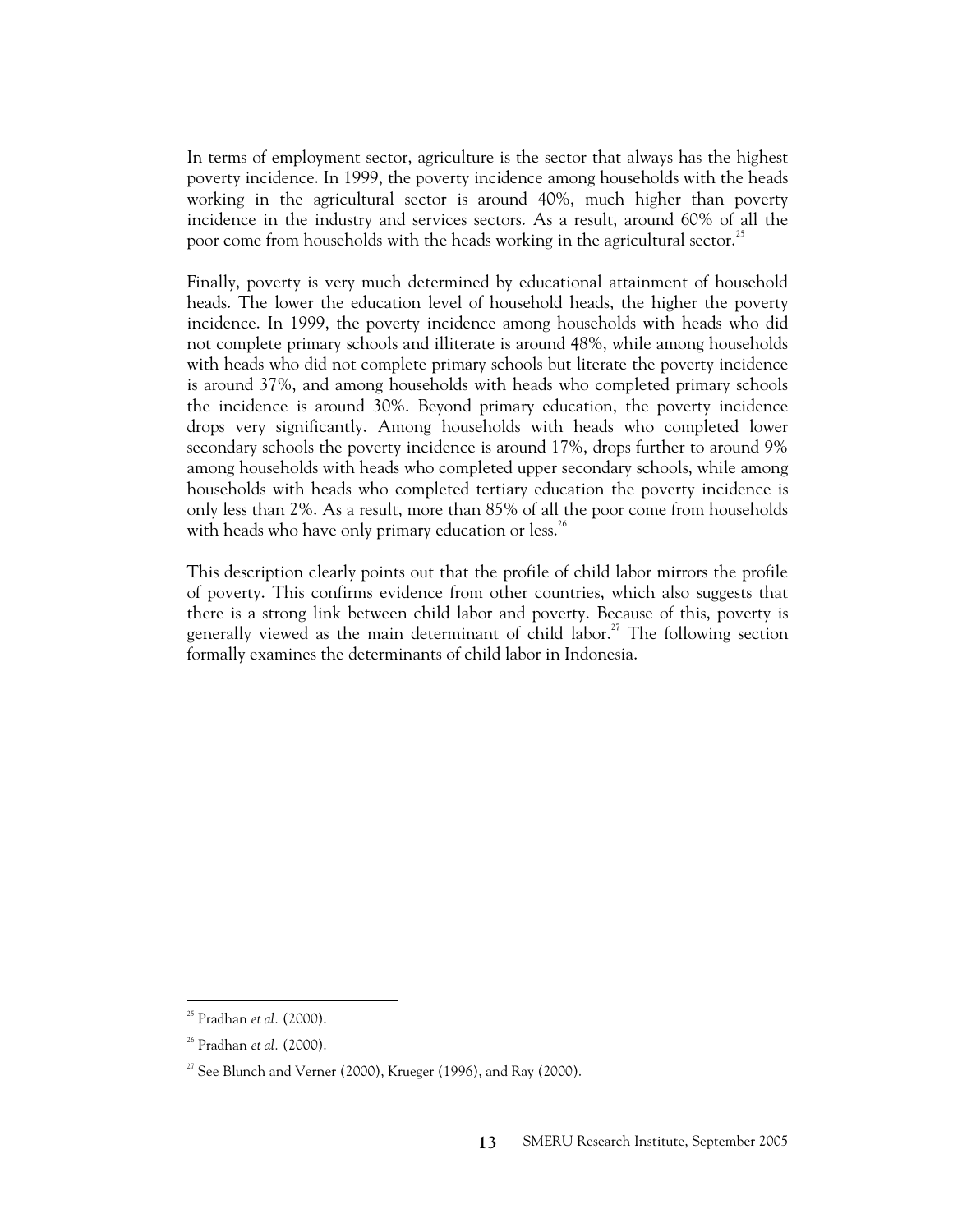# **IV. DETERMINANTS OF CHILD LABOR**

The previous section explores some individual and household characteristics associated with the child labor phenomenon, where each characteristic is examined independently of each other. In this section, the effects of these characteristics on influencing whether or not a child works are examined simultaneously, controlling for each other effect. The purpose is to estimate the net effect of each characteristic on the decisions of households whether to send their children to the labor market or not. The analysis here is done at household level in keeping with the literature where most formal analyses of child labor are closely related to the modelling of household behaviour and household decision-making.<sup>28</sup>

The model estimated is a limited-dependent-variable model, where the dependent variable is a dummy variable of whether or not a household has at least one child aged five to fourteen years who works. Meanwhile, the independent variables are age and gender of child<sup>29</sup>; per capita expenditure, size, dependency ratio.<sup>30</sup> and urbanrural location of household; age, gender, education level, employment sector, and working status of household head; controlled by district dummy variables. The model is estimated using a panel data of households in the sample who were interviewed in both the 1998 and 1999 survey rounds and have at least one child aged five to fourteen years.

Two estimation methods are employed: probit and iv-probit. To take into account the panel nature of the data, in both estimation methods the standard errors calculated are the robust standard errors with clustering at the household level. The instrumental variable (iv) probit method is employed to take into account the fact that a child's participation in the labor market affects household income and expenditure. Therefore, there is a high probability that the per capita household expenditure variable in the model is endogenous. To overcome this problem, in the iv-probit estimation this variable is instrumented using household ownership of various assets.

The estimation results are presented in Table 8. Using probit, the coefficient of per capita household expenditure variable is statistically insignificant. When the model is estimated using iv-probit, however, the coefficient becomes much larger and highly statistically significant. This indicates that indeed the per capita household expenditure variable in the model is endogenous. Therefore, the discussion in this section is based on the results of the estimation using iv-probit.

 $\ddot{\phantom{a}}$ 

 $28$  See Basu (1999), Basu and Van (1998), Rosenzweig and Evenson (1977).

 $29$  When a household has more than one children aged five to fourteen years, the age variable is represented by the age of the oldest child, meanwhile the gender variable is defined as whether or not the household has a male child.

<sup>&</sup>lt;sup>30</sup> Dependency ratio here is defined as the ratio of the number of household members not in the labor force to the number of household members in the labor force.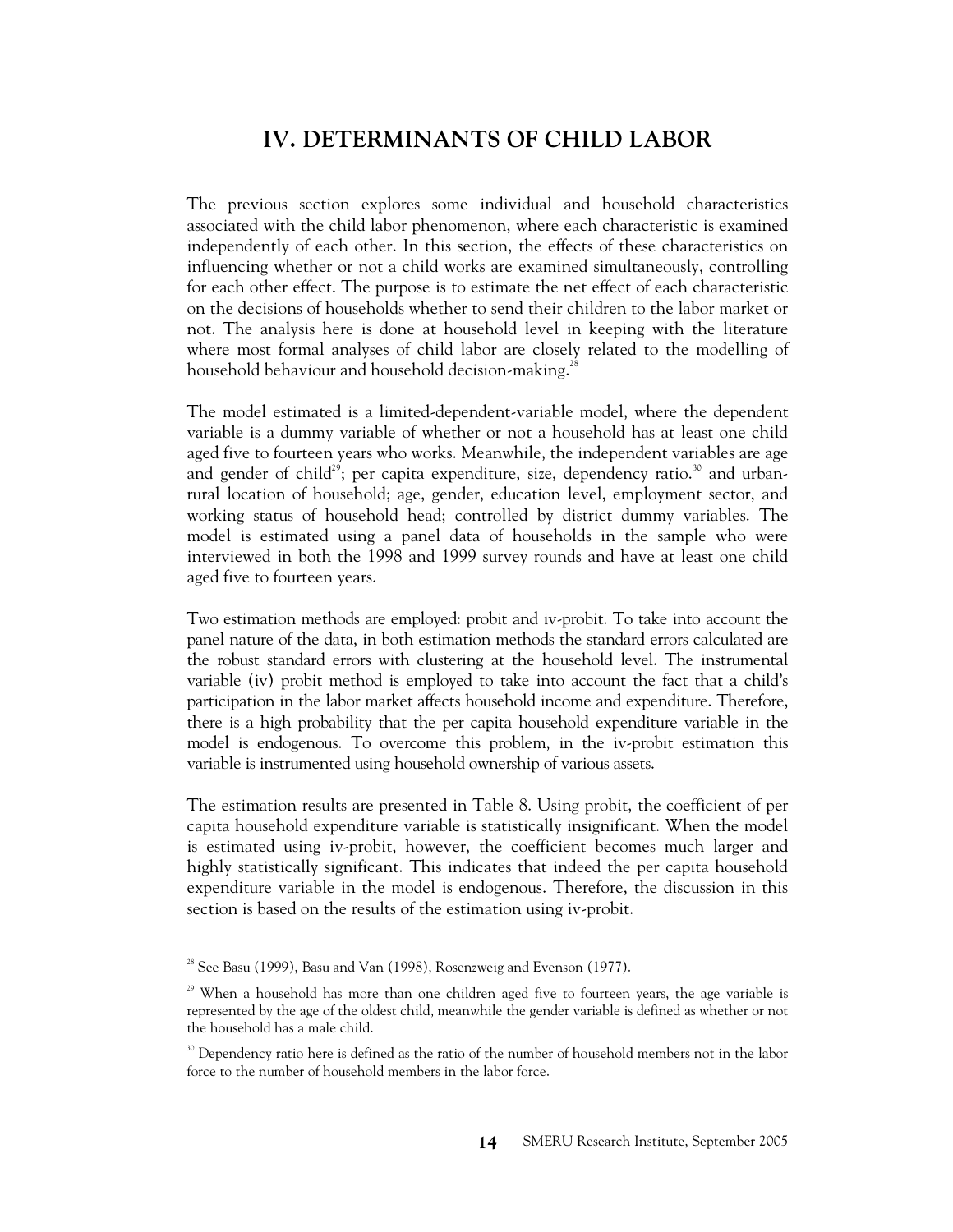| Independent variable                 | Probit      | IV-Probit <sup>ª</sup> |
|--------------------------------------|-------------|------------------------|
| Age of child                         | $0.0119**$  | $0.0118**$             |
|                                      | (0.0007)    | (0.0007)               |
| Male child                           | $0.0154**$  | $0.0153**$             |
|                                      | (0.0023)    | (0.0022)               |
| Per capita household expenditure     | $-0.0038$   | $-0.0219**$            |
|                                      | (0.0029)    | (0.0052)               |
| Household size                       | 0.0003      | 0.0007                 |
|                                      | (0.0007)    | (0.0007)               |
| Dependency ratio                     | $0.0473**$  | $0.0444**$             |
|                                      | (0.0080)    | (0.0079)               |
| Rural                                | $0.0151**$  | $0.0131**$             |
|                                      | (0.0024)    | (0.0025)               |
| Age of household head                | $0.0002*$   | 0.0002                 |
|                                      | (0.0001)    | (0.0001)               |
| Female household head                | $0.0297**$  | $0.0264**$             |
|                                      | (0.0085)    | (0.0080)               |
| Education of household head:         | $-0.0116**$ | $-0.0085*$             |
| Senior secondary & tertiary          | (0.0031)    | (0.0035)               |
| Employment sector of household head: | $0.0163**$  | $0.0141**$             |
| Agriculture                          | (0.0025)    | (0.0025)               |
| Working status of household head:    | $0.0072*$   | $0.0074*$              |
| Unpaid family worker                 | (0.0028)    | (0.0027)               |
| District dummies                     | Yes         | Yes                    |
| Pseudo R-squared                     | 0.2544      | 0.2575                 |
| Number of observations               | 12,829      | 12,829                 |

|  | Table 8. The Determinants of Child labor at the Household Level |  |
|--|-----------------------------------------------------------------|--|
|--|-----------------------------------------------------------------|--|

Notes: - The coefficients are in terms of marginal probability (dF/dx).

- Number in parentheses are standard errors.

<sup>a</sup> The instrumental variables used are household ownership of assets.

\*\* = significant at 1% level.

 $*$  = significant at 5% level.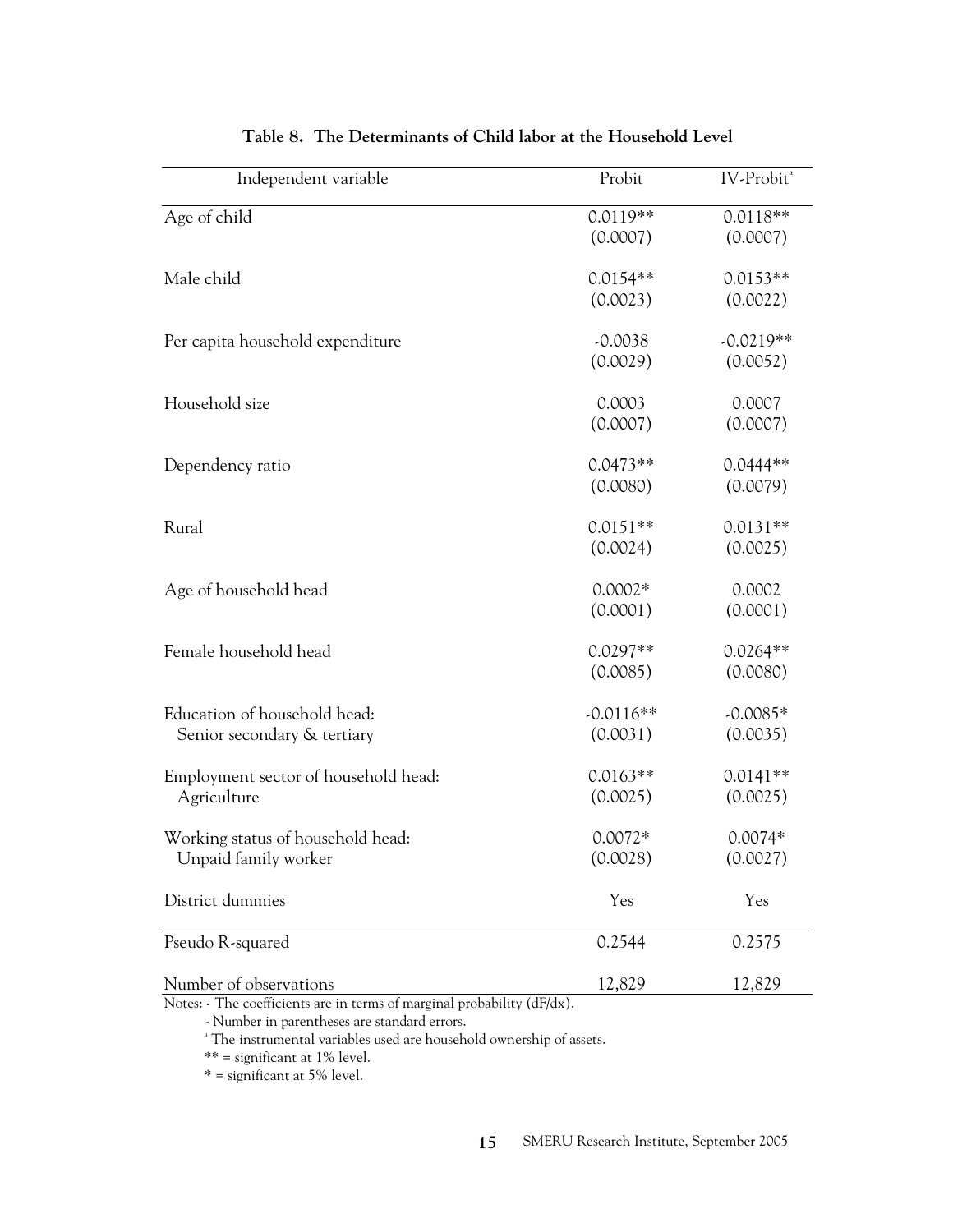The estimation results confirm that both children's and households' characteristics affect the decision of households whether or not to send their children to work. The coefficient of age of child variable is positive and statistically significant, confirming that the older a child the higher the probability to be sent to work. Furthermore, the coefficient of the male child variable, which is positive and significant, also confirms that male children have higher probability to be sent to work than female children.

Meanwhile, the coefficient of per capita household expenditure variable, which is negative and significant, indicates that higher per capita expenditure leads to lower probability of households sending their children to work, confirming that consumption poverty is a determinant of child labor. The coefficient of household size is not significant, but the coefficient of dependency ratio is positive and significant. This indicates that it is the structure rather than the size of household which is more important in determining whether or not a child will be sent to work. Households with higher dependency ratio have a higher tendency to send their children to work. As expected, rural households have greater tendency to send their children to work than urban households.

The estimation results also indicate that household head characteristics have important contributions to household decision on whether or not to send a child to work. While age of household head has no effect on the decision to send a child to work, gender does. Households headed by females have significantly higher probability to send their children to work than households headed by males. The level of educational attainment of household head has a negative effect on the incidence of child labor, confirming that better-educated household heads are less likely to send their children to work.<sup>31</sup> Household heads who work in the agricultural sector are more likely to require their children to work than those who work in the non-agricultural sector. Finally, household heads who themselves work as family workers are also more likely to have their children work than those who work as selfemployed or wage laborers.

<sup>&</sup>lt;sup>31</sup> This is net of the effect of higher level of education through higher household income. This finding is consistent with the existence of a strong intergeneration educational link found by studies in developed countries. However, there is still a controversy on its reasons between education spillover (e.g. Chevalier, 2003) and genetic (e.g. Black *et al.*, 2003) effects.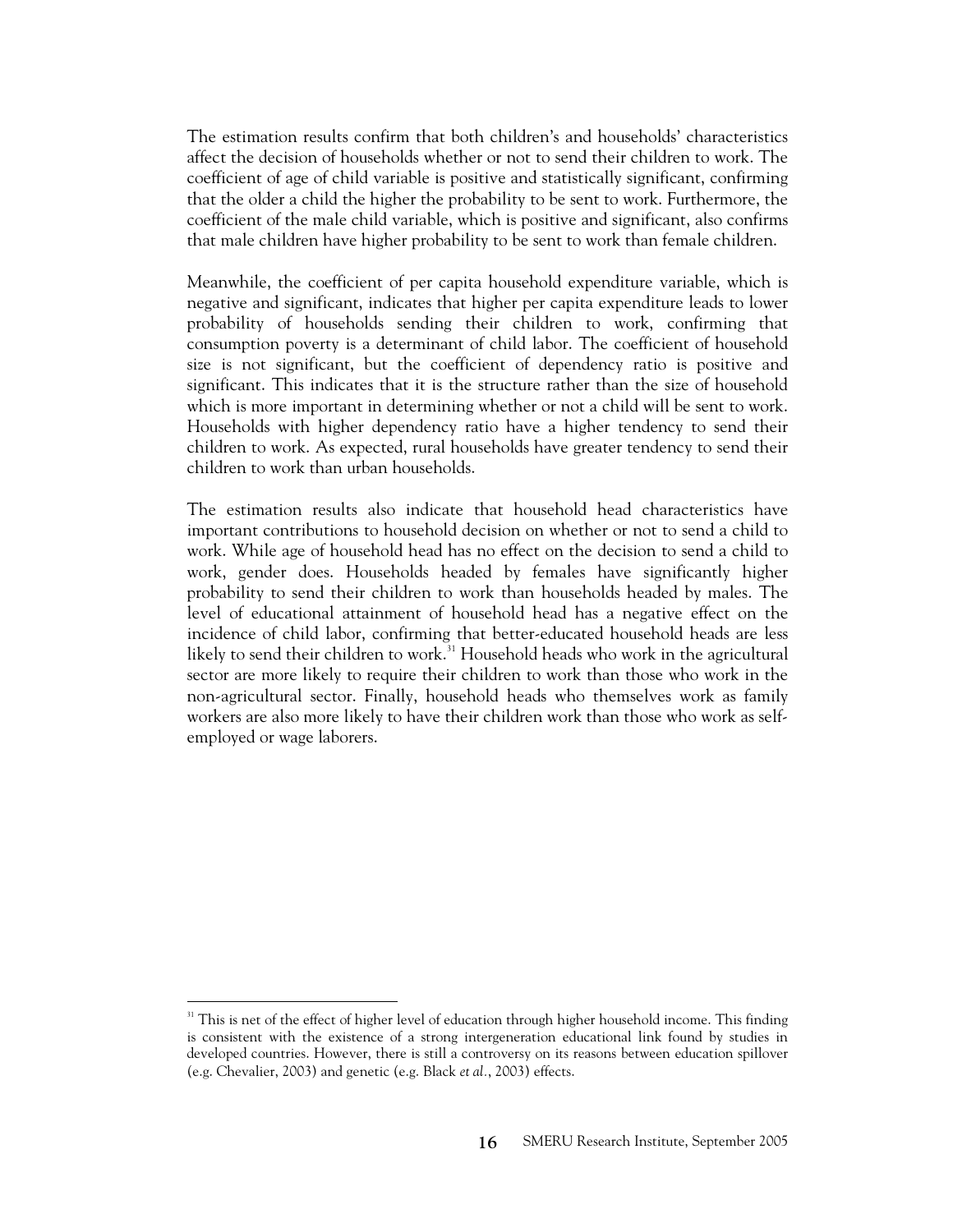# **V. TRADE-OFF BETWEEN SCHOOL AND WORK**

Recent studies on child labor have focused on the economic question of whether child labor is 'efficient' or not. The choice for parents is whether to send their children to school or to work. By sending children to school, they lose current income but gain through higher future income. On the other hand, if parents send their children to work they gain in current income but, by hampering the human capital development of children achieved through education, they suffer with lower future income. Some conditions may force parents to demand too much labor from children, so that child labor becomes inefficient. Examples of such conditions include: when the private returns to education are lower than the social returns; or when the capital market is imperfect, so that parents cannot borrow for either financing their children's education or smoothing consumption. $^{32}$ 

The consequence of this situation is undesirable. The ILO argues that child labor perpetuates poverty. This is because child labor interferes with the human capital development of children by either forcing children to drop out of schools or making learning process in schools ineffective.<sup>33</sup> Some studies have examined the relationship between child labor phenomenon and school participation rate of children. In general, the findings of these studies confirm that working has a negative impact on the rate of school participation for children.<sup>34</sup>

Yet, other studies have found that, in some areas, both working and attending school are actually compatible. Studies in India demonstrate that child labor in rural areas is often 'light', $35$  so that children are able to obtain an education without seriously affecting their work commitments.<sup>36</sup> Child labor can assist poor families to fulfil their needs without sacrificing the children's future. In fact, some children may not be able to go to school without working. In this case, education and work go together, so that there are also positive effects from the phenomenon of child labor. To examine the relationship between attending school and working for children in Indonesia, this section analyzes the trade-off between the two activities. This is done by first comparing the school enrolment status of children who work and who do not work, then examining the amount of time allocated for work by children who work full-time and who work part-time, and finally looking deeper at the role of poverty in influencing children to drop out of schools and take up work.

<sup>&</sup>lt;sup>32</sup> See Baland and Robinson (2000), Basu (1999), Dehejia and Gatti (2002), Grootaert and Kanbur (1995), Jacoby and Skoufias (1997), and Ranjan (2001).

<sup>&</sup>lt;sup>33</sup> ILO (2002). See also Edmonds and Turk (2002).

 $34$  See, for example, Ray (2000).

<sup>&</sup>lt;sup>35</sup> ILO describes light work for children as work that is appropriate for their age and level of maturity. By doing light work, children learn to take responsibility, gain skills, and add to their families' and their own well-being and income, and contribute to their countries economies (ILO 2002).

<sup>&</sup>lt;sup>36</sup> See Basu (1999).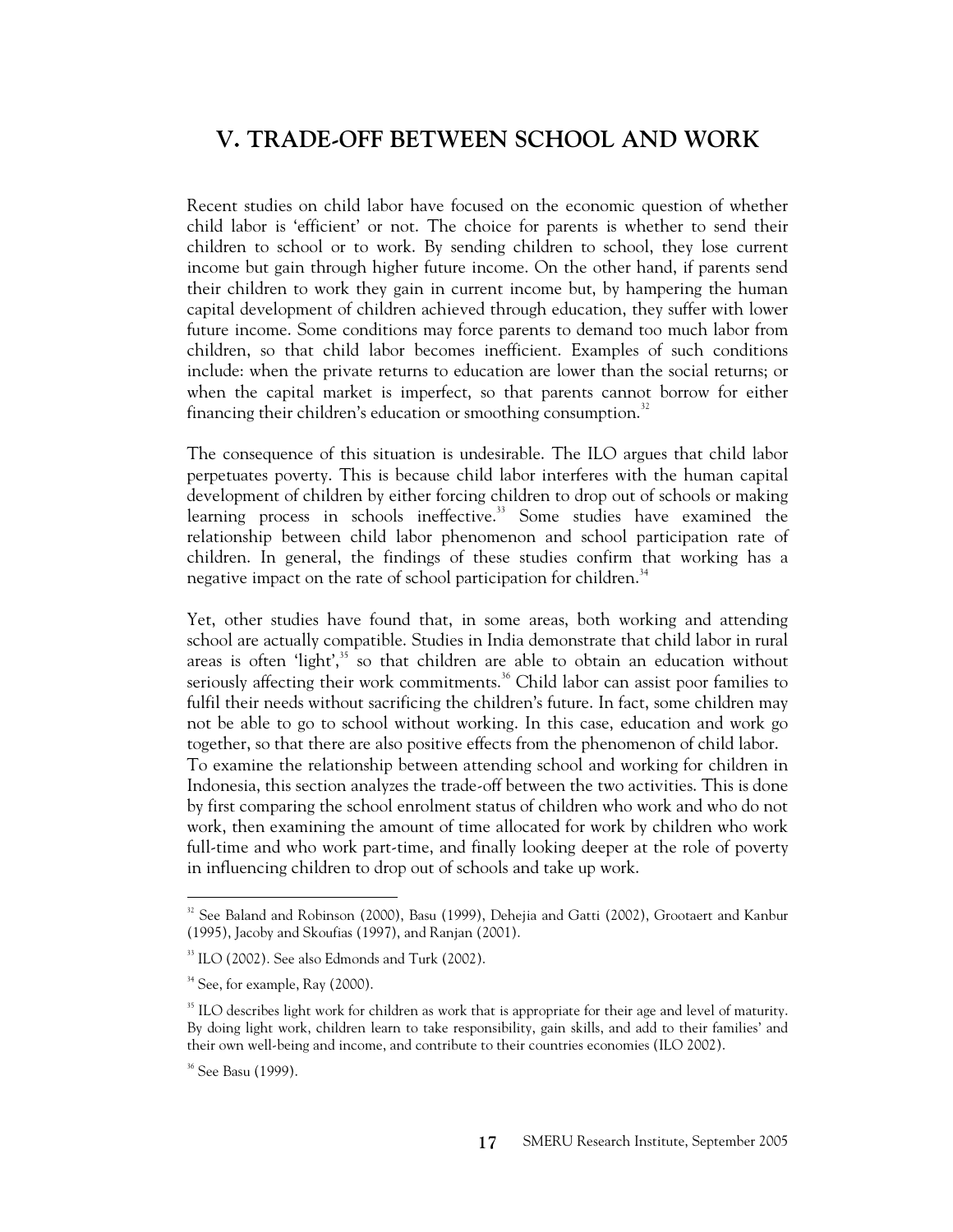### **A. School Enrolment**

The reasons for children participating in the labor market are mostly related to economic hardship. Consequently, many children enter the labor market either to support their families in maintaining their consumption levels or to pay for their education. With a light workload, working and attending school can be compatible. In Vietnam, for example, for the majority of child labor it is possible to both go to school and simultaneously work in the agricultural sector. $37$ 

As hours of work increase, however, work and school become less and less compatible. A working child may still be enrolled in school, but being enrolled in school does not ensure the time is spent in class. Moreover, despite school enrolment, working could reduce the children's energy to study properly and do their homework. Hence, being in class is only a necessary but not a sufficient condition for learning.<sup>38</sup>

The first step for examining the trade-off between attending school and working is to look at the school enrolment status of all children who currently work. Although it is true that school enrolment does not provide all information about learning, it is still useful to know to what extent work displaces formal schooling. Table 9 shows the school enrolment status of child labor across age groups. Approximately half of the child labor aged five to fourteen years are still enrolled in schools.39 This confirms that working does not always completely eliminate the opportunity for children to obtain a formal education. Among the remaining that do not attend schools, around 45% are school dropouts, while the rest 5% have never or not yet enrolled in school. Among this latter group, some might eventually enrol in school, but some others might never obtain any formal education at all.

 $\ddot{\phantom{a}}$ <sup>37</sup> Edmonds and Turk (2002).

<sup>&</sup>lt;sup>38</sup> Furthermore, apart from school and work, children are also involved in other activities, which Ravallion and Wodon (1999) group together as 'leisure'. Therefore, they argue that in reality there is no one-to-one relationship between school and work.

<sup>&</sup>lt;sup>39</sup> Canagarajah and Coulombe (1997) find that in Ghana in 1992, around two thirds of the total number of children who worked were also going to school.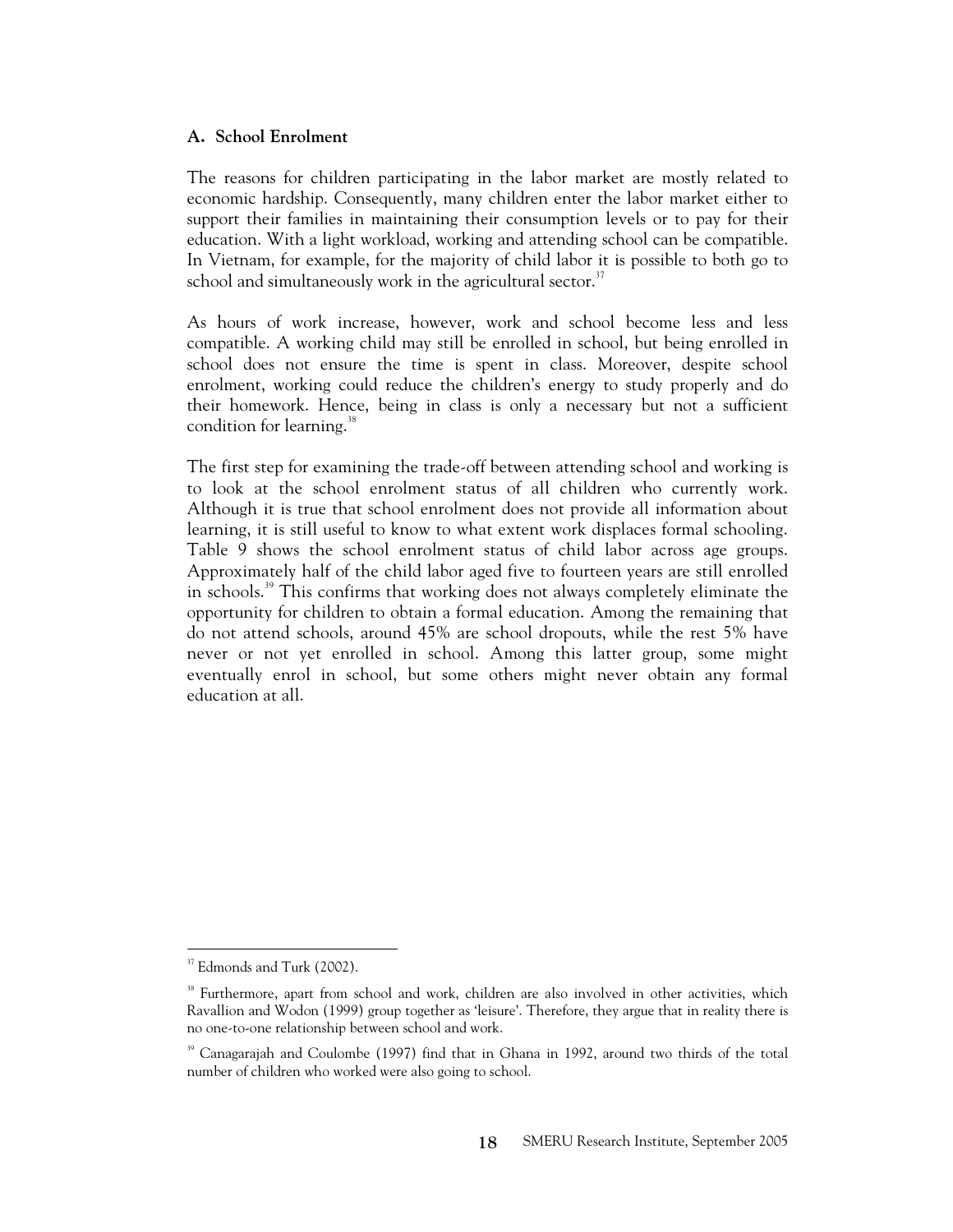| School Enrolment       |                  | 1998       |           |          | 1999       |                   |
|------------------------|------------------|------------|-----------|----------|------------|-------------------|
| <b>Status</b>          | $5-9 \text{ yr}$ | $10-14$ yr | $5-14$ yr | $5-9$ yr | $10-14$ yr | $5-14 \text{ yr}$ |
| Never/not yet enrolled | 19.61            | 3.32       | 4.49      | 25.64    | 3.45       | 4.79              |
| Still enrolled         | 72.55            | 49.24      | 50.91     | 66.67    | 50.16      | 51.16             |
| No longer enrolled     | 7.84             | 47.43      | 44.60     | 7.69     | 46.38      | 44.05             |
| N                      | 51               | 662        | 713       | 39       | 608        | 647               |
|                        |                  |            |           |          |            |                   |

**Table 9. School Enrolment Status of Child Labor by Age Group (%)** 

Source: 100 Village Survey.

However, it is important to bear in mind that the figures in Table 9 do not necessarily imply causality. It is not the case that all of the 50% working children that do not attend schools do so because they have to work. It is true that for some children the need to work for income causes them to drop out of school or delay enrolment. For others, however, it could be the case that they first dropped out of schools for various reasons and later take up some work to utilize idle time.

To examine to what extent working actually reduces school enrolment rates, Table 10 compares the rate of school participation between child labor and children who do not work. Each cell in this table has two numbers, where the top number shows the row percentage and the bottom number shows the column percentage. For example, in 1998, among all children who attended school (the first row), 96% did not work and 4% are classified as child labor. Meanwhile, among all children who did not work in 1998 (the first column), 79% attended school and 21% did not attend school.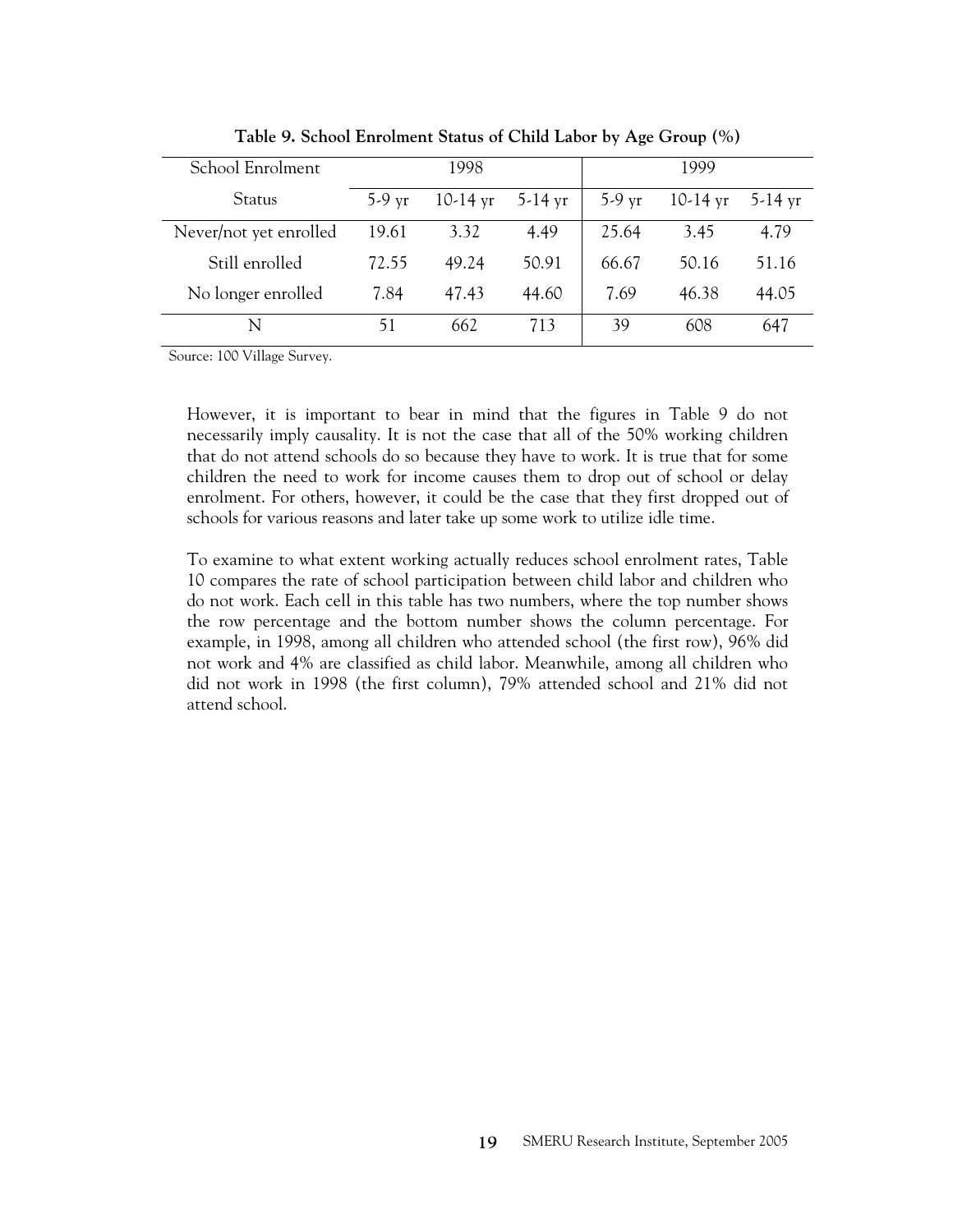| School enrolment     | 1998           |         |        | 1999           |         |        |
|----------------------|----------------|---------|--------|----------------|---------|--------|
| status               | Not<br>working | Working | Total  | Not<br>working | Working | Total  |
| Attending school     | 96.03          | 3.97    | 100.00 | 96.42          | 3.58    | 100.00 |
|                      | 79.07          | 50.91   | 77.37  | 79.20          | 51.16   | 77.67  |
| Not attending school | 86.92          | 13.08   | 100.00 | 88.10          | 11.90   | 100.00 |
|                      | 20.93          | 49.09   | 22.63  | 20.80          | 48.84   | 22.33  |
| Total                | 93.97          | 6.03    | 100.00 | 94.56          | 5.44    | 100.00 |
|                      | 100.00         | 100.00  | 100.00 | 100.00         | 100.00  | 100.00 |
| N                    | 11,109         | 713     | 11,822 | 11,245         | 647     | 11,892 |

**Table 10. School Participation Rates of Children by Working Status (%)** 

Note: In each cell, the top number is a row percentage and the bottom number is a column percentage. Source: 100 Village Survey.

Table 10 indicates that while around 50% of working children attend school, around 80% of children who do not work attend school. Hence, there is a difference of approximately 30% in the enrolment rates between the two groups of children. This 30% difference more or less indicates the extent of reduction in school enrolment rate among children due to working. In other words, children who work on average have 30% lower probability to attend school than those who do not work. $^{40}$ 

On the other hand, among children who drop out of schools, and in particular for dropped-out girls, the majority of them do not take up work. Table 11 shows the level of educational attainment and working status of dropped-out children. It shows that among all the children who dropped out of school, approximately 95% left their education at the primary level. This is true for both male and female dropouts as well as for both working and non-working dropouts. Furthermore, the table points out that among male dropouts, around 45 to 50% take up work, while among female dropouts only around 20% who take up work. This indicates that the need to work to earn income is not the most important reason for children, in particular for girls, to drop out of school.

<sup>&</sup>lt;sup>40</sup> Edmonds and Turk (2002) also find that school enrolment rates in Vietnam are higher for children who do not work. In 1993, 88% of children aged twelve to thirteen years who were not working were enrolled in schools, but only 71% of the same age children who were working attended schools that year.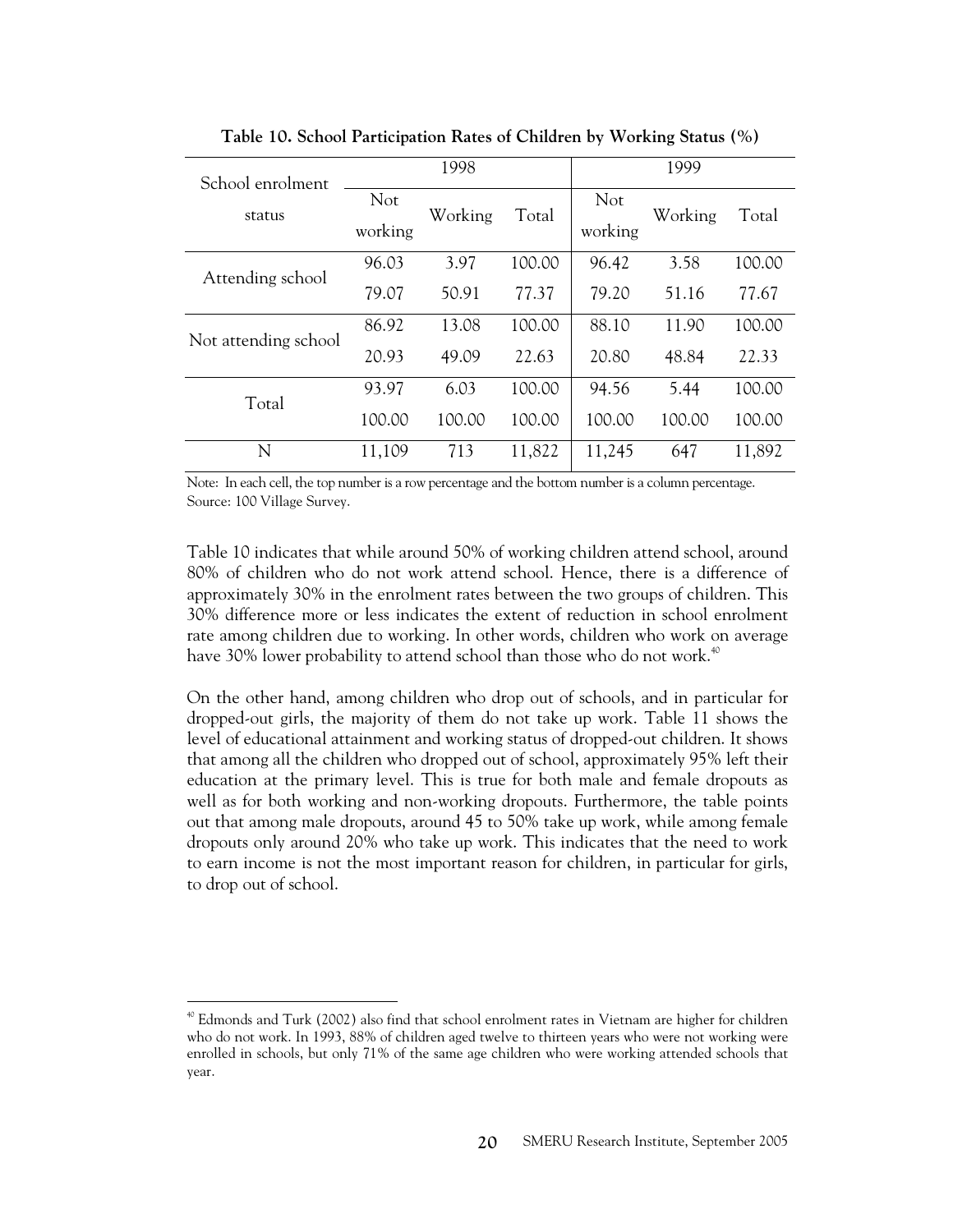| Educational      |         | Male Children  |        | Female Children |                |        |  |
|------------------|---------|----------------|--------|-----------------|----------------|--------|--|
| Attainment       | Working | Not<br>working | Total  | Working         | Not<br>working | Total  |  |
| 1998             |         |                |        |                 |                |        |  |
| Primary school   | 50.00   | 50.00          | 100.00 | 20.81           | 79.19          | 100.00 |  |
|                  | 96.46   | 94.37          | 95.40  | 94.57           | 94.03          | 94.14  |  |
| Junior secondary | 38.10   | 61.90          | 100.00 | 19.23           | 80.77          | 100.00 |  |
| school           | 3.54    | 5.63           | 4.60   | 5.43            | 5.97           | 5.86   |  |
| Total            | 49.45   | 50.55          | 100.00 | 20.72           | 79.28          | 100.00 |  |
|                  | 100.00  | 100.00         | 100.00 | 100.00          | 100.00         | 100.00 |  |
| N                | 226     | 231            | 457    | 92              | 352            | 444    |  |
| 1999             |         |                |        |                 |                |        |  |
| Primary school   | 45.70   | 54.30          | 100.00 | 21.41           | 78.59          | 100.00 |  |
|                  | 94.90   | 92.86          | 93.78  | 92.13           | 94.36          | 93.87  |  |
| Junior secondary | 37.04   | 62.96          | 100.00 | 28.00           | 72.00          | 100.00 |  |
| school           | 5.10    | 7.14           | 5.96   | 7.87            | 5.64           | 6.13   |  |
| Total            | 45.16   | 54.84          | 100.00 | 21.81           | 78.19          | 100.00 |  |
|                  | 100.00  | 100.00         | 100.00 | 100.00          | 100.00         | 100.00 |  |
| N                | 196     | 238            | 434    | 89              | 319            | 408    |  |

**Table 11. Level of Educational Attainment and Working Status of Children Who Dropped-out of School** 

Note: In each cell, the top number is a row percentage and the bottom number is a column percentage. Source: 100 Village Survey.

#### **B. Time Allocation**

The extent of the trade-off between working and attending school among child labor also depends on how much time is spent for working. Table 12 compares the number of working days and working hours between working children who attend school and those who do not. The table shows that even though these two groups of child labor have a similar average work days of six days per week, the average work hours of working children not attending school is clearly much higher than those still attending. Working children attending schools on average work approximately seventeen hours per week, or less than three hours per day. Meanwhile, those who do not attend school on average work twenty-nine to thirty hours per week, or approximately five hours per day. In addition, the table also indicates that male and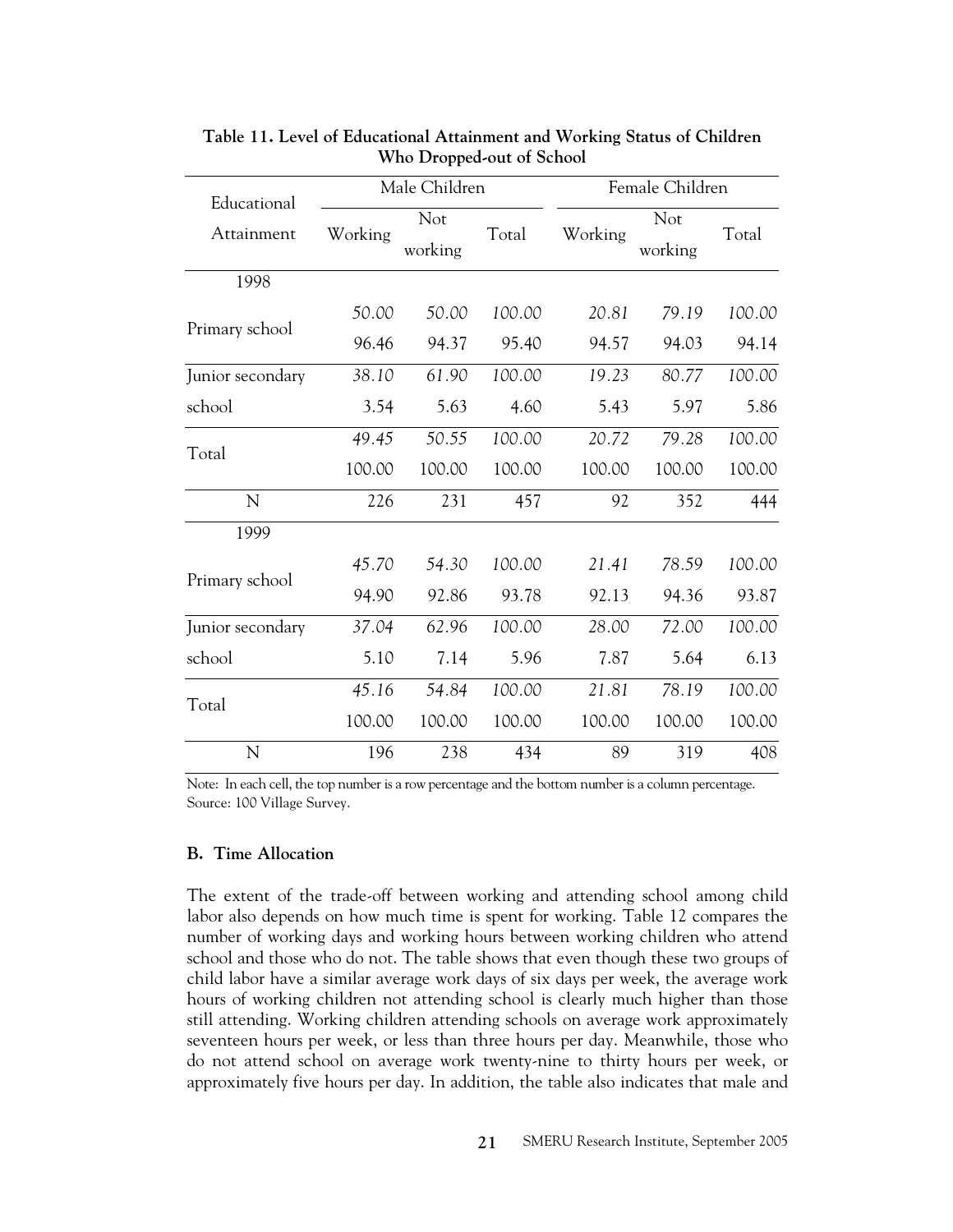female child labor have similar average work days per week. However, the average work hours per week of male child labor is around one to three hours longer than that of female child labor.

|                        |             | Work Days per Week |        | Work Hours per Week |         |         |         |
|------------------------|-------------|--------------------|--------|---------------------|---------|---------|---------|
|                        | $\mathbf N$ | Total              | Male   | Female              | Total   | Male    | Female  |
| 1998                   |             |                    |        |                     |         |         |         |
| All child labor        | 713         | 6.02               | 5.97   | 6.11                | 22.78   | 23.58   | 21.22   |
|                        |             | (1.57)             | (1.59) | (1.54)              | (14.44) | (14.67) | (13.90) |
| - Attending school     | 363         | 6.03               | 6.00   | 6.09                | 16.66   | 16.95   | 16.19   |
|                        |             | (1.67)             | (1.67) | (1.66)              | (9.45)  | (9.18)  | (9.87)  |
| - Not attending school | 350         | 6.01               | 5.95   | 6.13                | 29.12   | 29.61   | 27.94   |
|                        |             | (1.47)             | (1.50) | (1.37)              | (15.93) | (16.07) | (15.60) |
| 1999                   |             |                    |        |                     |         |         |         |
| All child labor        | 647         | 5.86               | 5.91   | 5.77                | 23.17   | 24.02   | 21.63   |
|                        |             | (1.46)             | (1.42) | (1.53)              | (13.76) | (13.86) | (13.49) |
| - Attending school     | 331         | 5.76               | 5.86   | 5.61                | 16.64   | 17.06   | 15.97   |
|                        |             | (1.50)             | (4.49) | (1.50)              | (7.89)  | (7.83)  | (7.98)  |
| - Not attending school | 316         | 5.97               | 5.96   | 5.97                | 30.01   | 30.61   | 28.74   |
|                        |             | (1.41)             | (1.35) | (1.54)              | (15.22) | (15.07) | (15.51) |

**Table 12. Average Work Days and Work Hours per Week of Child Labor** 

Note: Numbers in parentheses are standard deviations. Source: 100 Village Survey.

Table 12 clearly shows that working full-time is not compatible with attending school. On the other hand, working part-time may still provide some room for children to pursue their education. In fact, it is quite possible that without taking the part-time work, these children will not be able to attend school due to financial reason. This, however, has to be discounted by the probability that working children have less time to study and do homework outside school hours compared to those who do not work. Nevertheless, a combination of attending school and part-time work may still be considered more desirable than not attending school at all.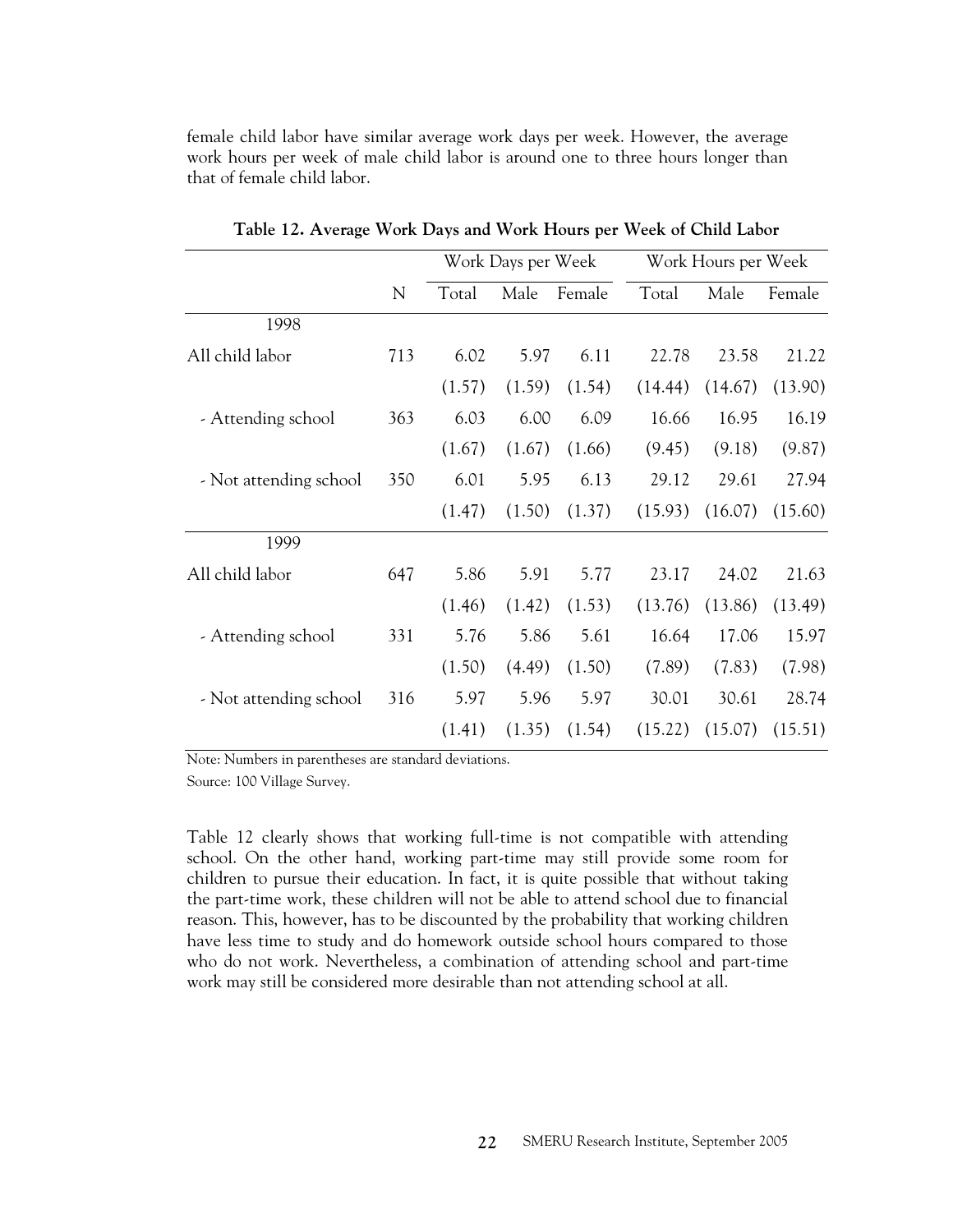# **C. The Role of Poverty**

Canagarajah and Coulombe (1997) find that poverty is negatively correlated with household decision to send children to school. They also find that there is a significant negative relationship between going to school and working. Therefore, they believe that increasing the demand for schooling is the effective way to reduce the child labor phenomenon.

Similarly in Indonesia, the data strongly suggests that poverty is the main reason for children dropping out of school. Table 13 outlines the reasons for children to drop out of school. Among the children in the sample who are school dropouts, around 95% left school at the primary level. The table indicates that "costs and other financial reasons" dominates the reasons for children to leave school. Around 50 to 80% of the dropouts cite this as the reason they left school. Furthermore, another closely related reason, "helping parents work", is cited by 8 to 17% of child labor, while only a small number of children who do not work considers this as a reason for leaving school. Presumably, the necessity to help parents work is due to more severe poverty and hence cited much more by the dropouts who work.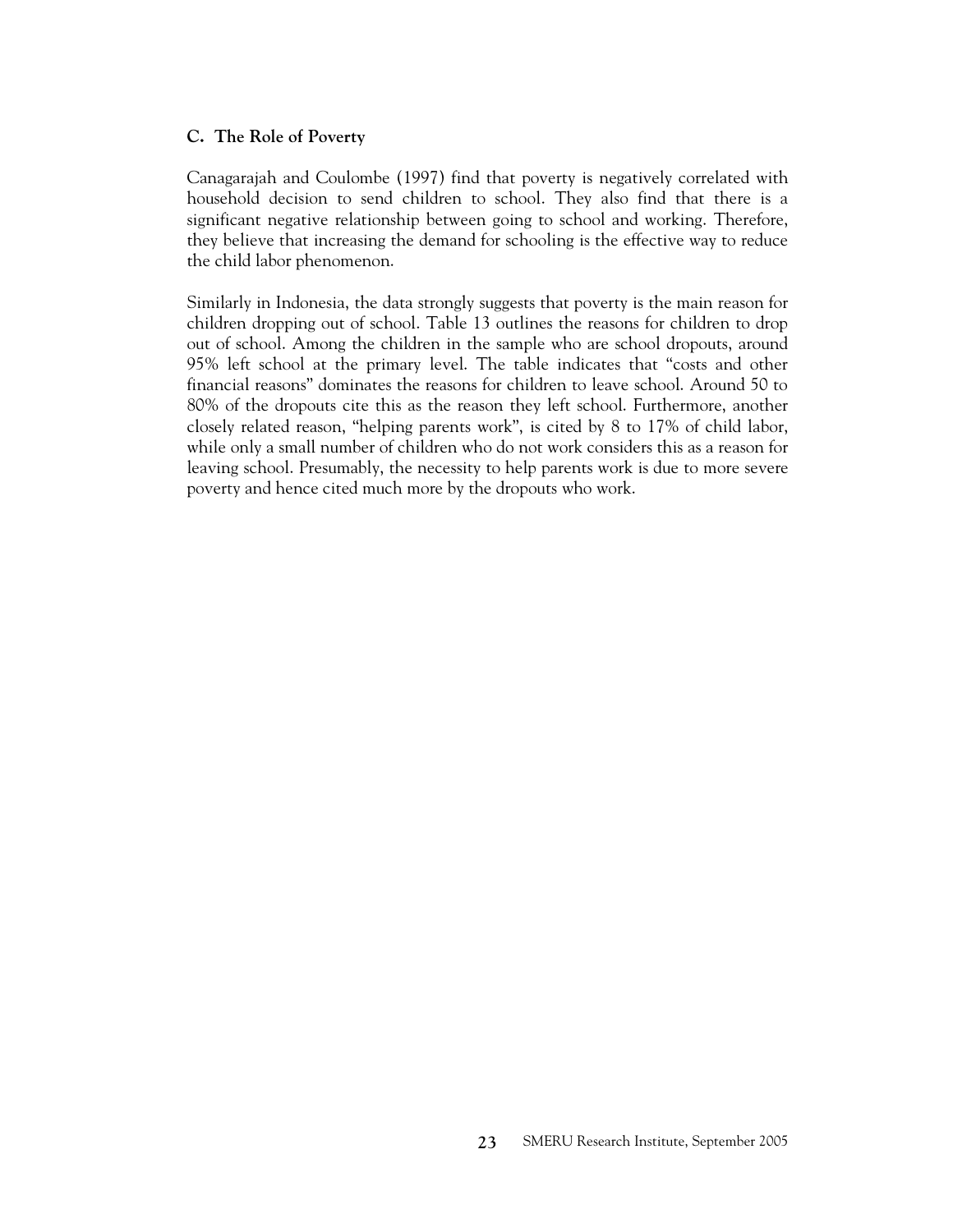|                                   |          | Primary School | Junior Secondary School |             |  |
|-----------------------------------|----------|----------------|-------------------------|-------------|--|
|                                   | Working  | Non-working    | Working                 | Non-working |  |
|                                   | Children | Children       | Children                | Children    |  |
| 1998                              |          |                |                         |             |  |
| Costs and other financial reasons | 68.20    | 74.13          | 76.92                   | 79.41       |  |
| Helping parents work              | 12.46    | 0.91           | 7.69                    | 5.88        |  |
| Doing household chores            | 0.33     | 1.82           |                         |             |  |
| Too long distance to school       | 6.89     | 7.47           |                         | 5.88        |  |
| Enough education                  | 4.26     | 4.01           |                         | 5.88        |  |
| Getting married                   | 0.66     | 1.28           |                         |             |  |
| Academically unable               | 7.21     | 10.38          | 15.38                   | 2.94        |  |
| N                                 | 305      | 549            | 13                      | 34          |  |
| 1999                              |          |                |                         |             |  |
| Costs and other financial reasons | 60.07    | 71.26          | 52.94                   | 68.57       |  |
| Helping parents work              | 16.79    | 1.53           | 11.76                   |             |  |
| Doing household chores            | 0.37     | 0.96           |                         | 2.86        |  |
| Too long distance to school       | 7.84     | 14.94          | 5.88                    | 5.71        |  |
| Enough education                  | 6.72     | 4.41           | 11.76                   |             |  |
| Getting married                   | 0.37     |                |                         | 5.71        |  |
| Academically unable               | 7.84     | 6.9            | 17.65                   | 17.14       |  |
| N                                 | 268      | 522            | 17                      | 35          |  |

**Table 13. Reasons of Children Dropping-out of School (%)** 

Source: 100 Village Survey.

Other reasons to leave school that are related to poverty are "doing household chores" and "too long distance to school". Doing household chores is obviously not an important reason for children to drop out of schools as very few of the dropouts cite this reason. Distance to school, on the other hand, seems to be a major obstacle for a significant number of children to attend school. Therefore, providing school facilities closer to the residences of these children, reducing the transportation cost, or subsidizing these children (or their families) to attend school are policy options that can be considered to assist them maintaining school enrolment.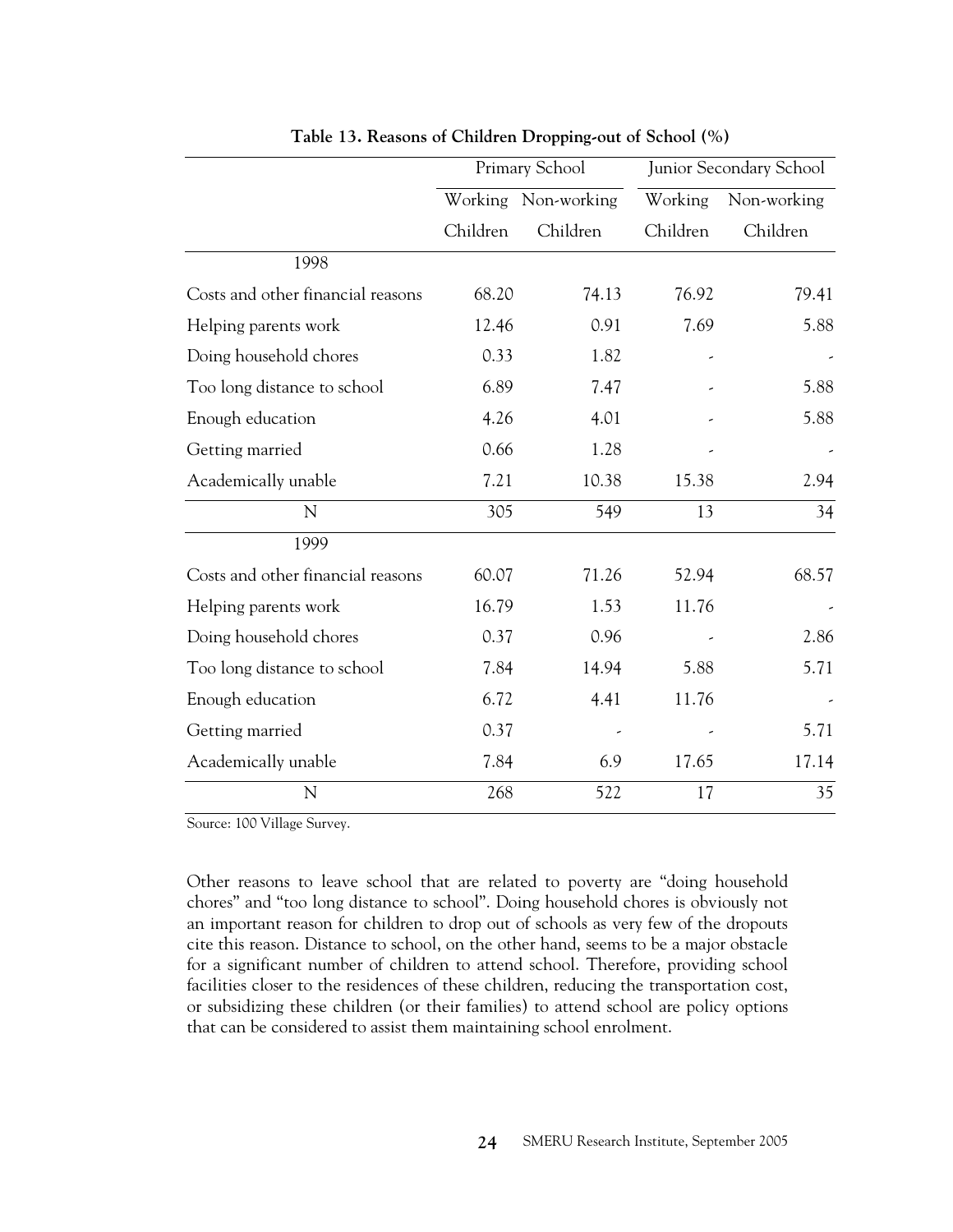While poverty is the most important reason for children to leave school, more severe poverty is the reason for children to take up work. Table 14 compares the means of real per capita household expenditure for various groups of children. As expected, the mean of per capita household expenditure of child labor is always lower than that of children who do not work. Similarly, children who do not attend school come from households that have lower real per capita expenditure than those who attend schools.

| School        |          | 1998      |           | 1999      |          |           |  |
|---------------|----------|-----------|-----------|-----------|----------|-----------|--|
| Enrolment     | Not      | Working   | Total     | Not       | Working  | Total     |  |
| <b>Status</b> | working  |           |           | working   |          |           |  |
| Attending     | 80,266   | 68,376    | 79,794    | 87,448    | 70,957   | 86,857    |  |
| school        | (48,307) | (33,708)  | (47, 868) | (46, 636) | (31,379) | (46,276)  |  |
| Not attending | 71,024   | 65,453    | 70,295    | 79,619    | 67,289   | 78,152    |  |
| school        | (40,030) | (29, 508) | (38, 857) | (41, 232) | (29,096) | (40, 176) |  |
| Total         | 78,332   | 66,941    | 77,645    | 85,820    | 69,166   | 84,914    |  |
|               | (46,846) | (31.728)  | (46, 154) | (45,674)  | (30,318) | (45, 130) |  |
| N             | 11,109   | 713       | 11,822    | 11,245    | 647      | 11,892    |  |

**Table 14. Mean of Household Real per Capita Expenditure of Various Groups of Children (Rp/month)** 

Note: Numbers in parentheses are standard deviations.

Source: 100 Village Survey.

Furthermore, the table shows that working children not attending schools are indeed the poorest group of children. Slightly above this group are working children who still attend school. These two groups of child labor have around 5% difference in their means of household per capita expenditure. Interestingly, the mean of household per capita expenditure of working children who still attend school is even lower than the mean of household per capita expenditure of dropped-out children who do not work. This implies that child labor is indeed the poorest among children.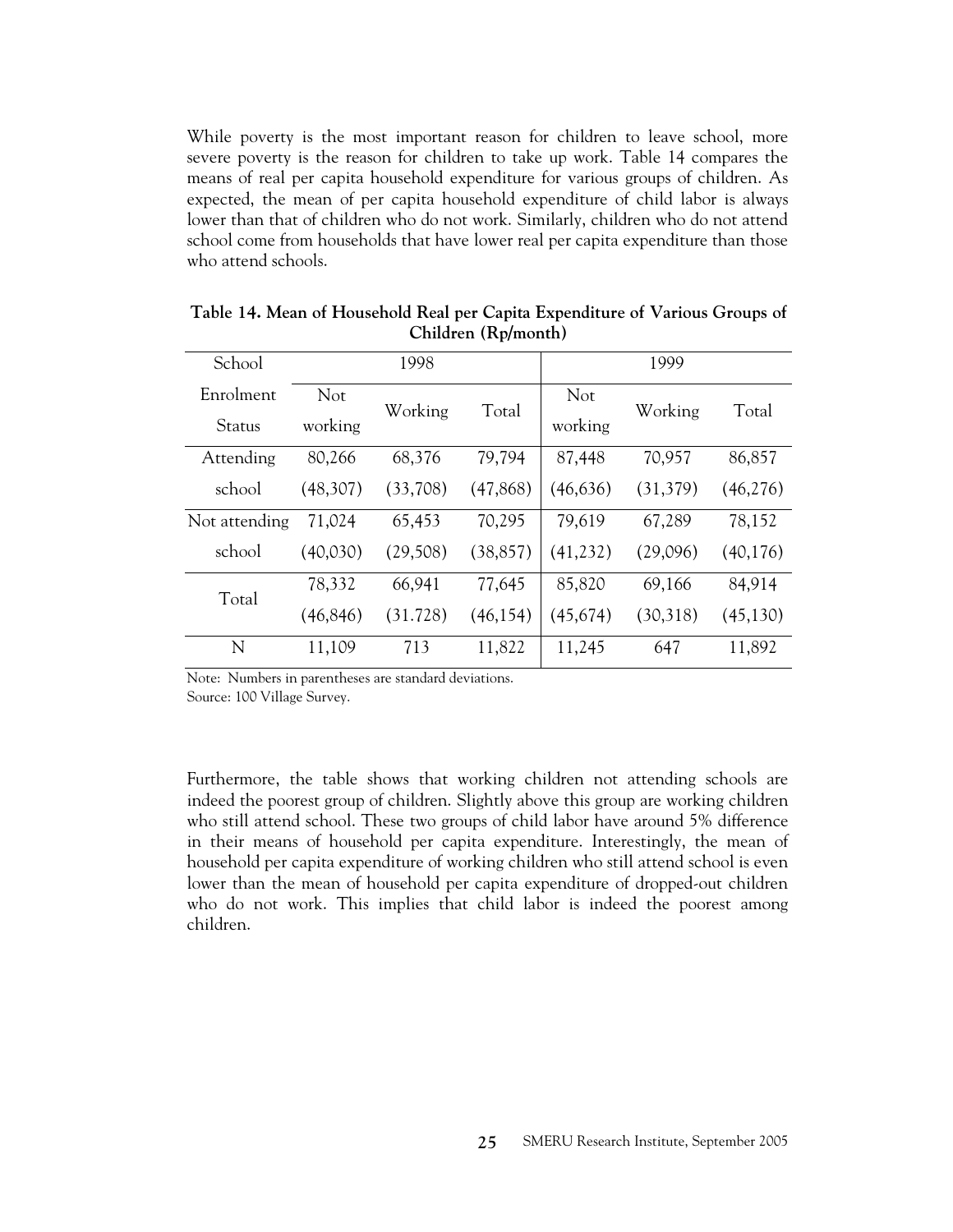# **VI. CONCLUSION**

Although lower than other developing countries at a similar stage of development, the problem of child labor in Indonesia is significant. Confirming findings from other countries, this study finds that there is a strong link between child labor and poverty. The profile of child labor largely mirrors the profile of poverty, and poverty is found to be an important determinant of working for children. Both child labor and poverty in Indonesia are largely rural and agricultural phenomena, and both are very much related to the education levels of household heads. Moreover, this study finds that indeed child labor is the poorest group among children.

However, this study finds that working does not always completely eliminate a child's opportunity to obtain a formal education, as only a half of child labor do not attend school. Nevertheless, children who work have 30% lower probability to attend school than those who do not work. The difference between child labor who attend school and those who do not is also related to poverty. The latter group of children apparently comes from poorer households than the former, which indicates that more severe poverty is the reason for children taking up full-time work.

These findings support the notion that there is a vicious cycle between poverty and child labor. The supply of child labor mostly comes from poor households headed by persons with no or very low levels of formal education. On the other hand, to some extent, working is found to hamper a child's schooling. Hence, child labor have a high probability to grow up as poorly educated adults themselves and will remain poor.

Another interesting finding is that children who drop out of school but do not take up work come from households which are less poor than children who work but still attend school. This suggests that a proportion of children who come from poor households can still attend school by taking part-time work to pay for their education. This in turn implies that banning these children from working will not be of assistance. Instead, it may force them to drop out of school.

Since the phenomenon of child labor is strongly associated with and determined by poverty, the most effective policy for reducing the incidence of child labor is through poverty reduction. However, this may take a long time and, hence, other policies can be utilized to help enhancing the rate of reduction in child labor. First, since most children drop out from schools due to financial reasons, access to education for children from poor families should be made easier and cheaper. This may take the forms of building schools in the vicinity of where the poor live or subsidizing the children from poor families to attend school. Second, to reduce the incentive for households to send children to work, the opportunity cost of working needs to be increased. This requires efforts to improve the quality of education to increase the rate of return to education.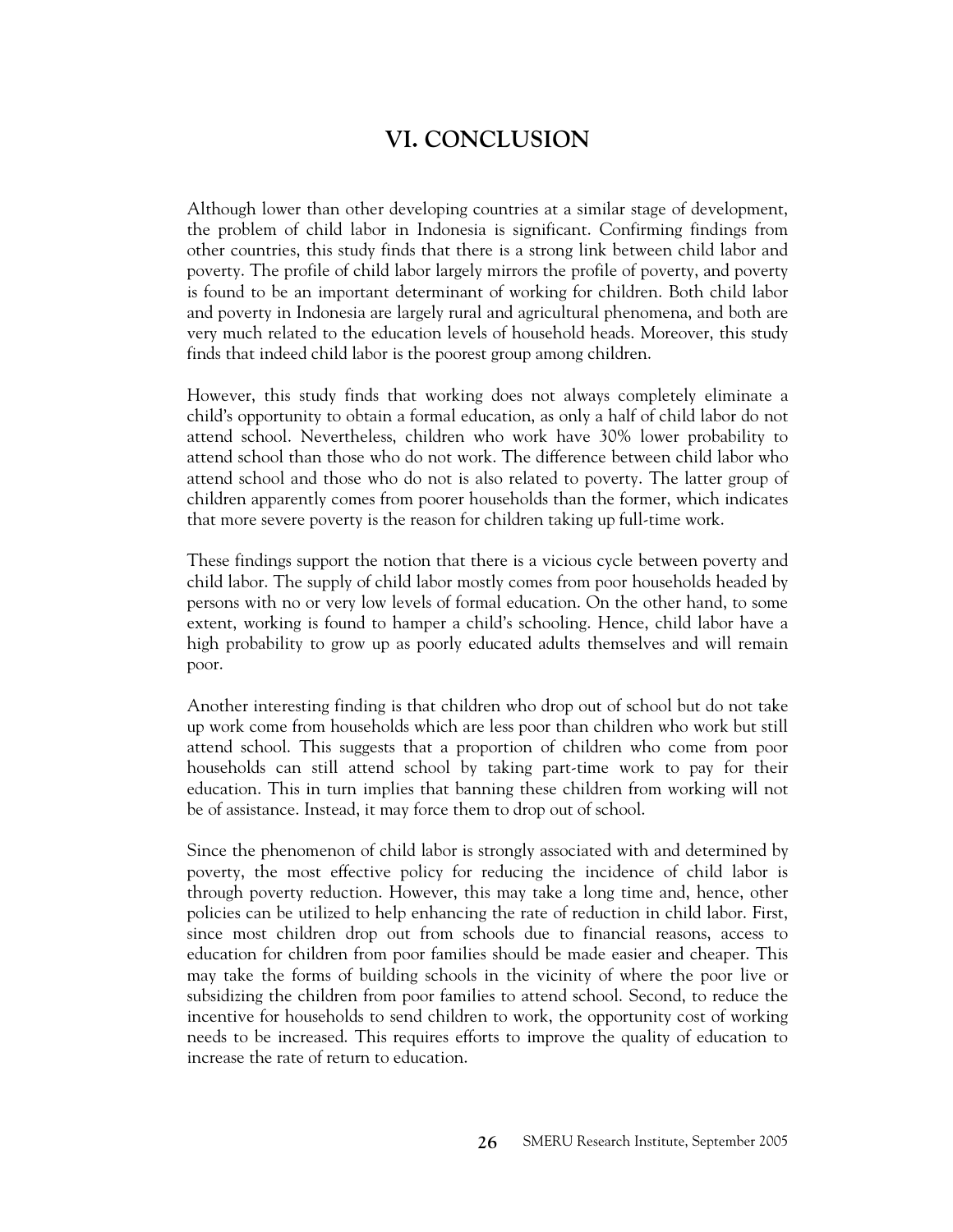# **REFERENCES**

- Baland, J. M. and J. A. Robinson (2000) 'Is Child Labor Inefficient?', *Journal of Political Economy* 108(4): 663-79.
- Basu, K. (1999) 'Child Labor: Cause, Consequence, and Cure, with Remarks on International Labor Standards', *Journal of Economic Literature* 37(3): 1083- 119.
- Basu, K. and P. H. Van (1998) 'The Economics of Child Labor', *American Economic Review* 88(3): 412-27.
- Black, S. E., P. J. Devereux, and K. G. Salvanes (2003) 'Why the Apple Doesn't Fall Far: Understanding the Intergenerational Transmission of Human Capital', NBER Working Paper no. 10066. Cambridge, M.A.: National Bureau of Economic Research.
- Blunch, N. H. and D. Verner (2000) 'Revisiting the Link Between Poverty and Child Labor: The Ghanaian Experience', Policy Research Working Paper no. 2488. Washington, D.C.: The World Bank.
- Cameron, L. A. (2001) 'The Impact of the Indonesian Financial Crisis on Children: An Analysis Using the 100 Villages Survey', *Bulletin of Indonesian Economic Studies* 37(1): 43-64.
- Cameron, L. A. (2002) 'Did Social Safety Net Scholarships Reduce Dropout Rates during the Indonesian Economic Crisis?', Policy Research Working Paper no. 2800. Washington, D.C.: The World Bank.
- Canagarajah, S. and H. Coulombe (1997) 'Child Labor and Schooling in Ghana', Policy Research Working Paper no. 1844. Washington, D.C.: The World Bank.
- Chevalier, A. (2003) 'Parental Education and Child's Education: A Natural Experiment', mimeo. Dublin: Institute for the Study of Social Change, University College Dublin.
- Cross, J. C. (1998) 'The Informal Sector', in P. O'Hara (ed.) *Encyclopedia of Political Economy*. London: Routledge.
- Dehejia, R. H. and R. Gatti (2002) 'Child Labor: The Role of Income Variability and Access to Credit Across Countries', NBER Working Paper no. 9018. Cambridge, M.A.: National Bureau of Economic Research.
- Dreze, J. and P. V. Srinivasan (1997) 'Widowhood and Poverty in Rural India: Some Inferences from Household Survey Data', *Journal of Development Economics* 54(2): 217-34.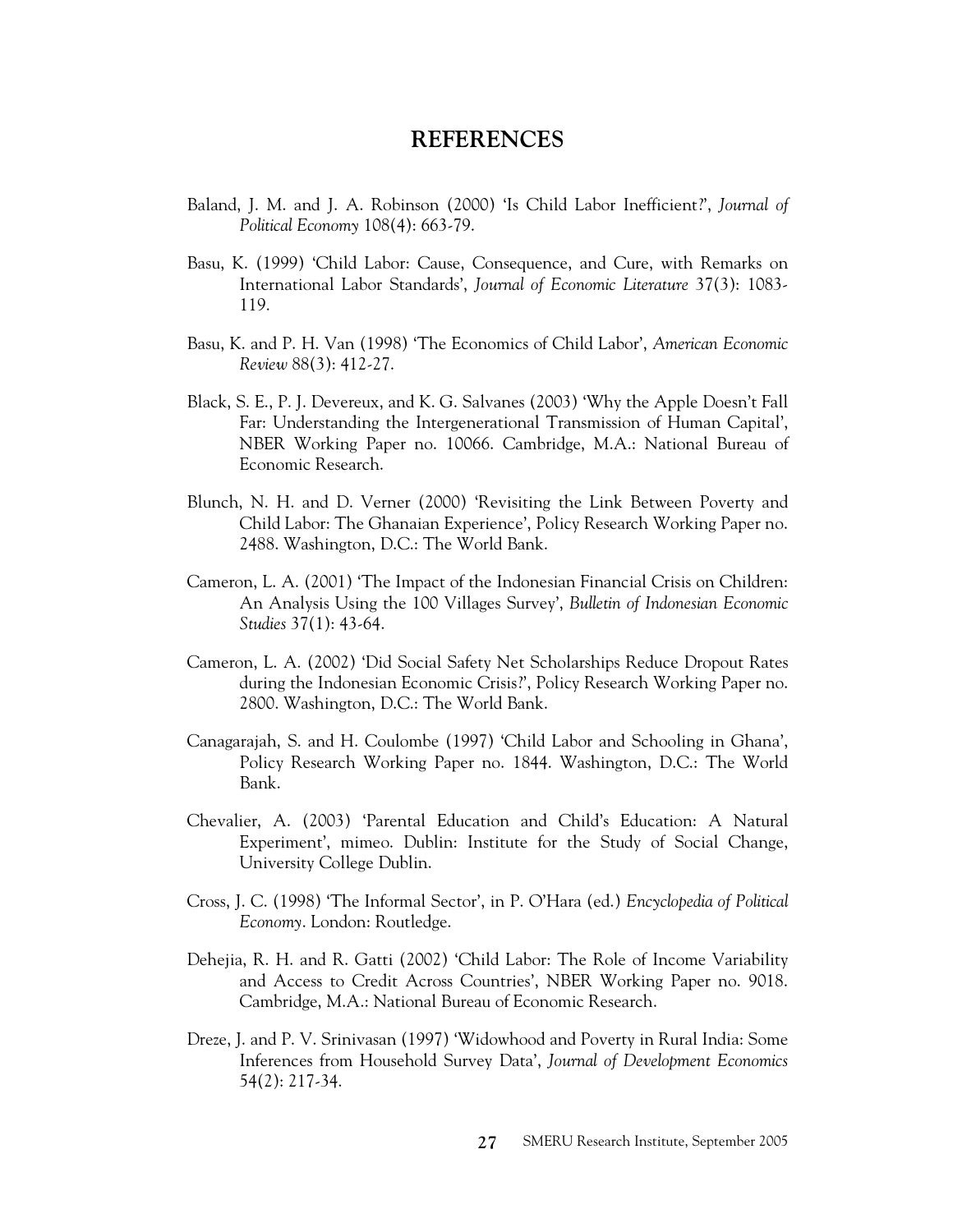- Edmonds, E. and C. Turk (2002) 'Child Labor in Transition in Vietnam', Policy Research Working Paper no. 2774. Washington, D.C.: The World Bank.
- Glewwe, P. and G. Hall (1998) 'Are Some Groups More Vulnerable to Macroeconomic Shocks Than Others? Hypothesis Tests Based on Panel Data from Peru', *Journal of Development Economics* 56(1): 181-206.
- Grootaert, C. (1998) 'Child Labor in Côte d'Ivoire: Incidence and Determinants', Policy Research Working Paper no. 1905. Washington, D.C.: The World Bank.
- Grootaert, C. and R. Kanbur (1995) 'Child Labor: An Economic Perspective', *International Labor Review*, 134(2): 187-203.
- ILO (2002) *A Future without Child Labor*. Geneva: International Labor Office.
- Jacoby, H. G. and E. Skoufias (1997) 'Risk, Financial Markets, and Human Capital in a Developing Country', *Review of Economic Studies* 64(3): 311-35.
- Killingsworth, M. R. (1983) *Labor Supply*. New York: Cambridge University Press.
- Krueger, A. (1996) 'Observations on International Labor Standard and Trade', NBER Working Paper no. 5632. Cambridge, M.A.: National Bureau of Economic Research.
- Manning, C. (2000) 'The Economic Crisis and Child Labor in Indonesia', IPEC Working Paper. Geneva: International Programme on the Elimination of Child Labor, International Labor Office.
- Morice, A. (1981) 'The Exploitation of Children in the 'Informal Sector'', in G. Rodgers and G. Standing (eds) *Child Work, Poverty and Underdevelopment*. Geneva: International Labor Office.
- Portes, A. and J. Walton (1981) *Labor, Class and the International System*. New York: Academic Press.
- Pradhan, M., A. Suryahadi, S. Sumarto, and L. Pritchett (2000) 'Measurements of Poverty in Indonesia: 1996, 1999, and Beyond', Policy Research Working Paper no. 2438. Washington, D.C.: The World Bank.
- Ranjan, P. (2001) 'Credit Constraints and the Phenomenon of Child Labor', *Journal of Development Economics* 64(1): 81-102.
- Ravallion, M. and Q. Wodon (1999) 'Does Child Labor Displace Schooling? Evidence on Behavioral Responses to an Enrollment Subsidy', Policy Research Working Paper no. 2116. Washington, D.C.: The World Bank.